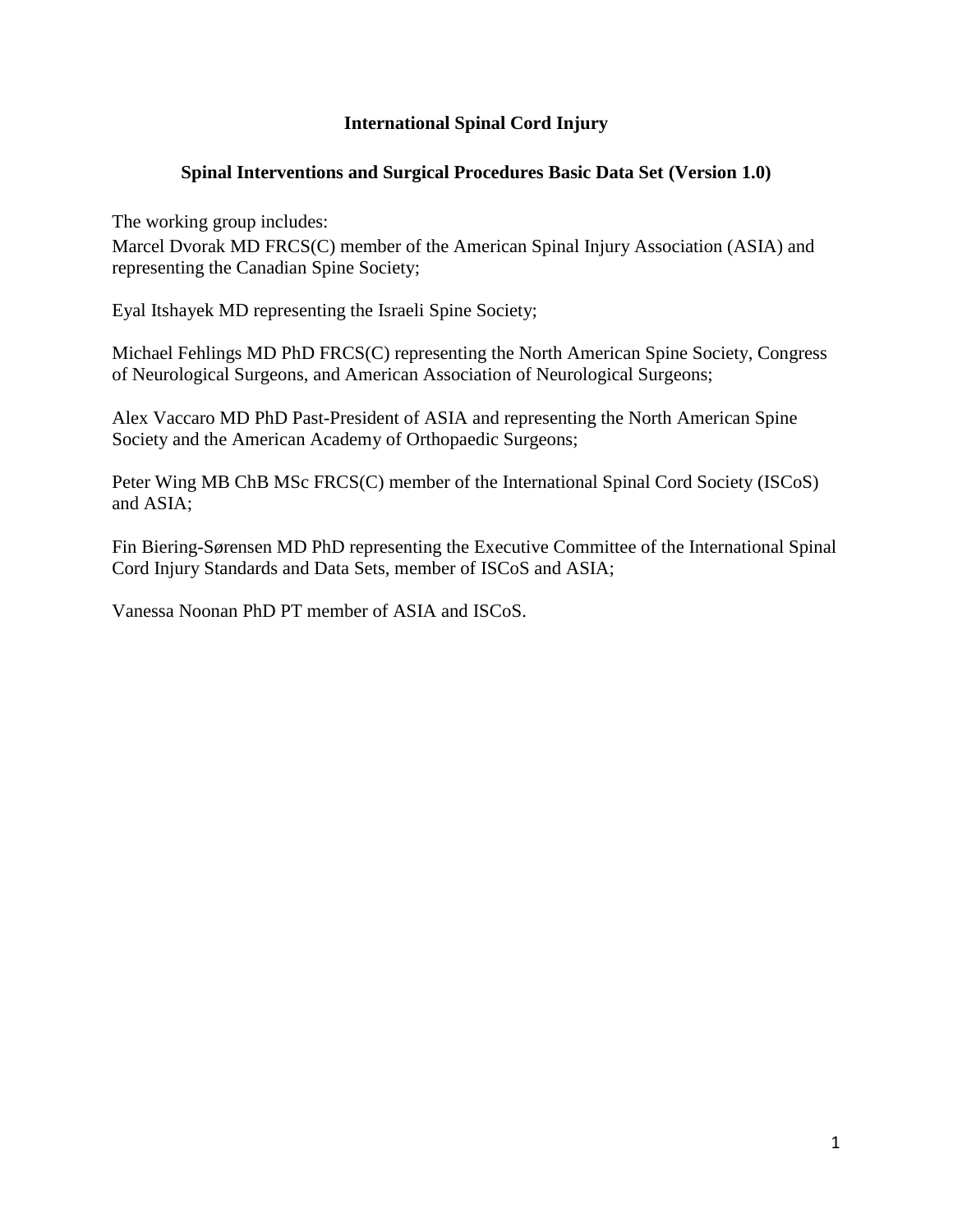The treatment of acute traumatic spinal cord injury (SCI) involves performing therapeutic interventions with the goals of minimizing further neurological deterioration and promoting neurological recovery. The ultimate objective is to create a spinal column that is mechanically stable, not a source of pain, and resistant to further neurological injury or deformity over time.

In some cases, this can be achieved without open surgical procedures; that is, without general anesthesia and without a surgical incision that exposes the spinal elements.<sup>1-3</sup> In other situations, open surgical stabilization and decompression techniques may be the preferred approach to achieving the treatment goals described above.<sup> $4-7$ </sup> The authors recognize that there are unique clinical environments, variations in the injury pattern itself, the presence and absence of associated non-spinal injuries, as well as variability in not only surgeon training and local practice but also in the available resources that will impact and direct treatment decisions. It is not the purpose of this project to specify indications for treatment or even what may or may not be the preferred techniques of treatment. We acknowledge that the ultimate therapeutic objectives may be arrived at through the use of various techniques. This project attempts to standardize the nomenclature used to describe basic components of interventions and procedures that may influence the patients' outcome in a manner consistent with the principles of the International Spinal Cord Injury Data Set project.<sup>8</sup>

Spinal interventions may involve the application of skeletal traction by means of skull tongs or halo rings of varying design.<sup>9, 10</sup> Interventions may also involve manipulations and closed reduction maneuvers that reduce or realign fractures, dislocations, or subluxations.<sup>11-13</sup> These reductions and manipulations may occur over several minutes, hours, or even days and may require varying degrees of anesthesia from local, intravenous sedation to a full general anesthetic. Spinal interventions also include the application of external braces, casts, halo vests, and other forms of external immobilization.<sup>14, 15</sup> Prolonged bed-rest, which is prescribed as a specific therapy to enable fractures to heal, the spine to stabilize, or to facilitate natural neurological recovery, is also a specific spinal intervention which is applied over days or even weeks and months.<sup>3, 16, 17</sup>

Surgical procedures in all cases require some form of anesthesia; most commonly a general anesthetic, but occasionally procedures may be performed under local anesthesia. Surgical procedures always involve an incision in the skin through which the spinal elements are accessed either with direct visualization or percutaneously. Surgical procedures also encompass the more recently described techniques of percutaneous insertion of screws and rods for stabilization.<sup>18</sup> Generally, surgical procedures are performed through either anterior or posterior surgical approaches. Posterior approaches include midline incisions as well as minimally invasive, muscle splitting, or 'Wiltse" type paraspinal incisions.<sup>18</sup> Posterior approaches always visualize or access the posterior elements (lamina, facets, transverse processes) although they may be used to access the anterior spinal elements (postero-lateral discectomy or corpectomy). Anterior surgical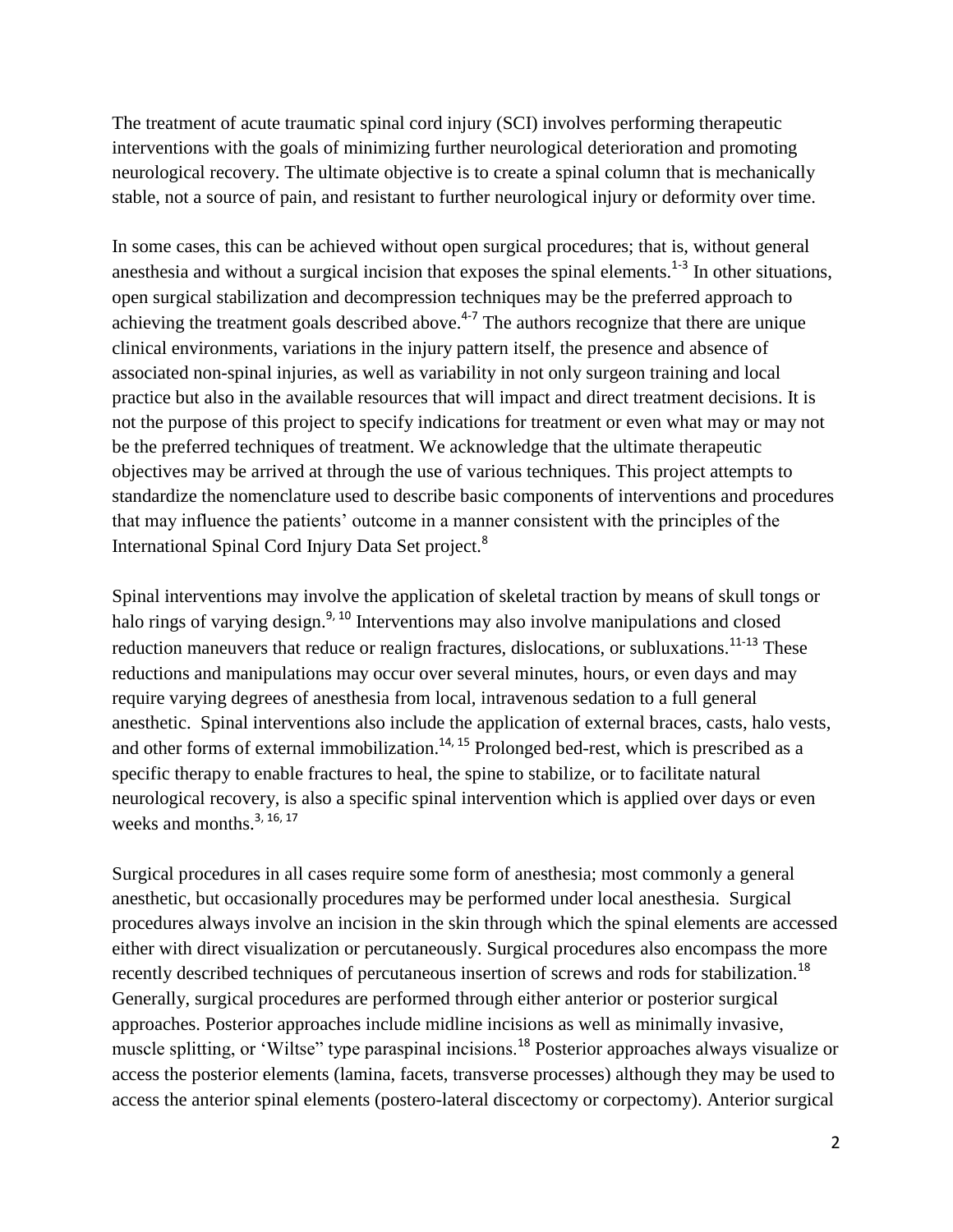approaches encompass all anterior and lateral approaches in the cervical, thoracic and lumbosacral spine. All anterior approaches will visualize the vertebral body and/or disk and do not enable visualization or direct manipulation of the lamina, facets, or other posterior spinal elements.19-21

Spinal interventions and surgical procedures will generally achieve their treatment goals by means of the following three steps:

- 1. Reduction and realignment of displaced vertebrae;
- 2. Direct or indirect decompression of neural elements;
- 3. Stabilization of vertebral elements.

It is not our goal to debate the relative merits and indications for the need for reduction, decompression, or stabilization; however, we simply propose that these are the relevant goals of most therapeutic interventions and procedures. There is considerable overlap between the above three steps and one or more of these steps may be achieved by means of a single open surgical procedure or alternately through one or various therapeutic interventions that do not require general anesthesia or an open surgical incision. At one specific date a patient may have a combination of interventions and procedures; for example, an open surgical procedure may also involve the intervention of the application of an external brace to be worn after surgery. An attempted closed reduction of vertebral elements (intervention) that is not successful may be followed on the same day be an open surgical procedure.<sup>22</sup>

In accordance with the goal of the International Spinal Cord Injury Data Set project, the aim of the International SCI Spinal Interventions and Surgical Procedures Basic Data Set is to standardize the collection and reporting of a minimal amount of clinically relevant information about the interventions and procedures performed on individuals with spinal column and spinal cord injuries.<sup>8, 23-26</sup> The International SCI Spinal Interventions and Surgical Procedures Basic Data Set is applicable to adult (skeletally mature) and pediatric (skeletally immature) individuals with traumatic supraconal or conal spinal cord injury or cauda equina injuries. It is intended to be used with the International SCI Spinal Column Injury Basic Data Set and the International SCI Core Data Set.<sup>24, 26</sup> To ensure that data are collected in a uniform manner, each variable and the corresponding response categories have been defined.

The International SCI Spinal Interventions and Surgical Procedures Basic Data Set is intended to be used with the International SCI Spinal Column Injury Basic Data Set and the International SCI Core Data Set.<sup>24, 26</sup> The Core Data Set documents whether or not a spinal intervention or surgical procedure (including laminectomy, neural canal restoration, reduction, spinal fusion or internal or external fixation of the spine) was performed during the inpatient hospitalization following a spinal cord injury. The International SCI Spinal Intervention and Surgical Procedures Basic Data Set standardizes the collection and reporting of a minimal amount of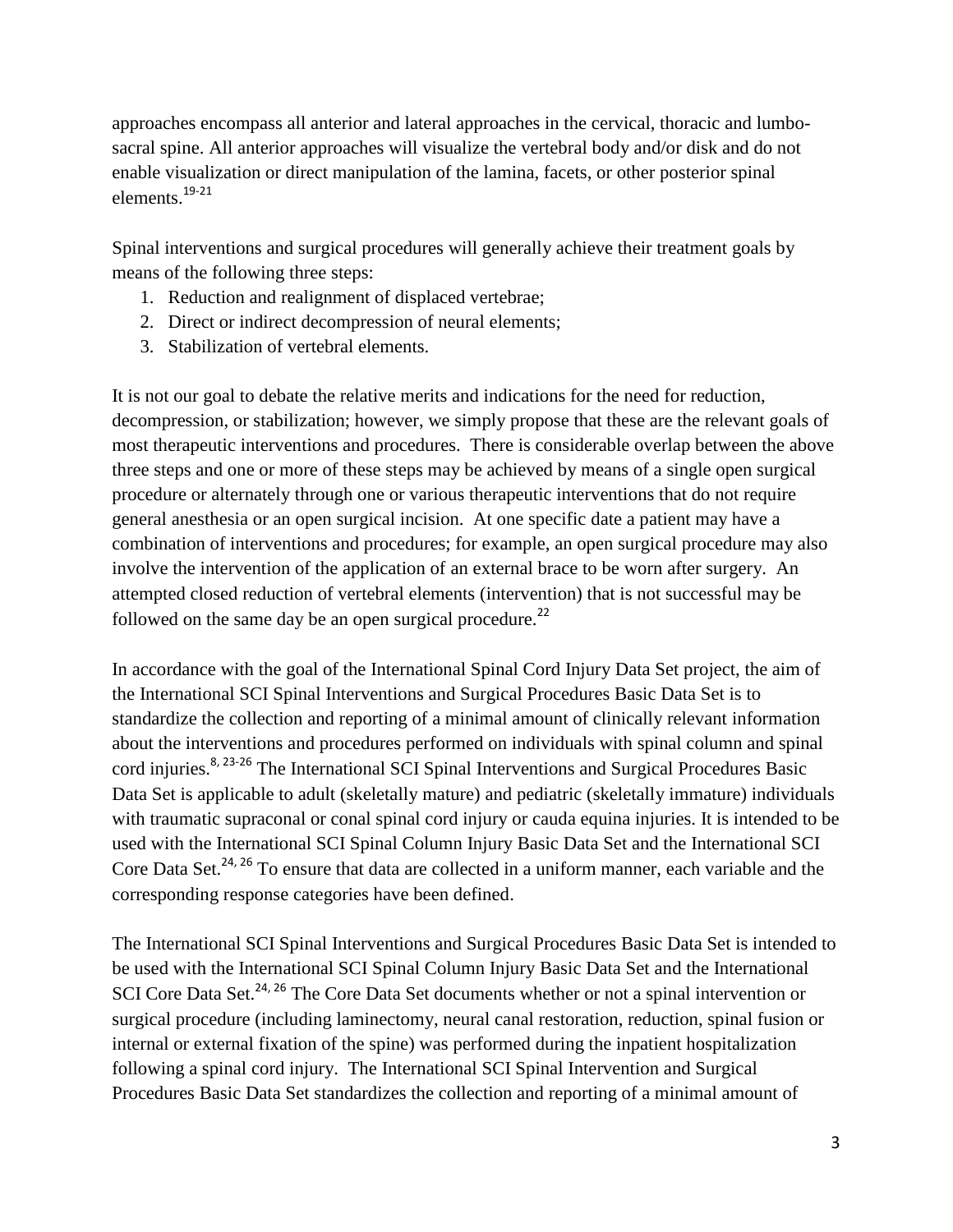clinically relevant information on spinal column related therapeutic interventions that are performed on patients with spinal cord injuries. The procedures recorded using this form are described in the glossary of terms at the end of this document.

# **Acknowledgements**

Funding and in-kind support was provided by the Rick Hansen Foundation and the Rick Hansen Institute, respectively. We are thankful for comments and suggestions received from Susan Charlifue, Lawrence Vogel, Marcel Post, Marcalee Sipski Alexander, Andrew Nataraj**,** Richard Fox**,** Inge Eriks-Hoogland and Sonja Meier. In addition, we would like to thank Sophia Park for her assistance in preparing this document.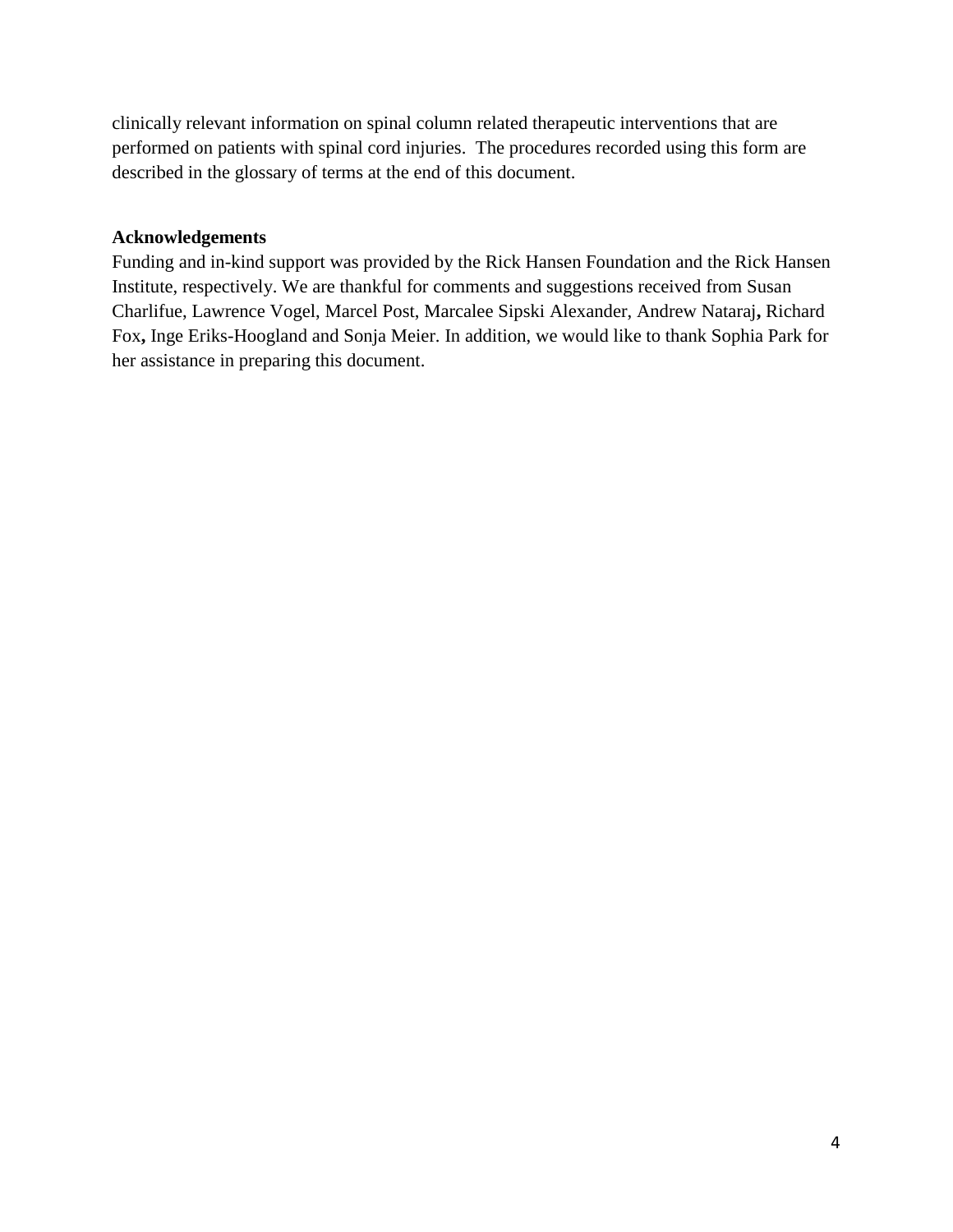#### **Reference**

1. Gelb DE, Aarabi B, Dhall SS, Hurlbert RJ, Rozzelle CJ *et al.* Treatment of subaxial cervical spinal injuries. *Neurosurgery* 2013; **72** Suppl 2: 187-194.

2. Ryken TC, Aarabi B, Dhall SS, Gelb DE, Hurlbert RJ *et al.* Management of isolated fractures of the atlas in adults. *Neurosurgery* 2013; **72** Suppl 2: 127-131.

3. Katoh S, el Masry WS, Jaffray D, McCall IW, Eisenstein SM *et al.* Neurologic outcome in conservatively treated patients with incomplete closed traumatic cervical spinal cord injuries. *Spine (Phila Pa. 1976)* 1996; **21:** 2345-2351.

4. Wilson JR, Singh A, Craven C, Verrier MC, Drew B *et al.* Early versus late surgery for traumatic spinal cord injury: the results of a prospective Canadian cohort study. *Spinal Cord* 2012; **50** 11:840-843.

5. Fehlings MG, Vaccaro A, Wilson JR, Singh A, W Cadotte D *et al.* Early versus delayed decompression for traumatic cervical spinal cord injury: results of the Surgical Timing in Acute Spinal Cord Injury Study (STASCIS). *PLoS One* 2012; **7:** e32037.

6. Chipman JG, Deuser WE, Beilman GJ. Early surgery for thoracolumbar spine injuries decreases complications. *J. Trauma* 2004; **56:** 52-57.

7. Tator CH, Fehlings MG, Thorpe K, Taylor W. Current use and timing of spinal surgery for management of acute spinal cord injury in North America: Results of a retrospective multicenter study. *J. Neurosurg.* 1999; **91:** 12-18.

8. Biering-Sorensen F, Charlifue S, DeVivo M, Noonan V, Post M *et al.* International Spinal Cord Injury Data Sets. *Spinal Cord* 2006; **44:** 530-534.

9. Levine AM, Edwards CC. Fractures of the atlas. *J Bone Joint Surg Am* 1991; **73:** 680-691.

10. Kanter AS, Wang MY, Mummaneni PV. A treatment algorithm for the management of cervical spine fractures and deformity in patients with ankylosing spondylitis. *Neurosurg. Focus.* 2008; **24:** E11.

11. Patel AA, Hurlbert RJ, Bono CM, Bessey JT, Yang N *et al.* Classification and surgical decision making in acute subaxial cervical spine trauma. *Spine (Phila Pa. 1976)* 2010; **35:** S228- 34.

12. Gelb DE, Hadley MN, Aarabi B, Dhall SS, Hurlbert RJ *et al.* Initial closed reduction of cervical spinal fracture-dislocation injuries. *Neurosurgery* 2013; **72 Suppl 2:** 73-83.

13. Keynan O, Dvorak M, Fisher C. Reduction techniques in cervical facet dislocations. *Techniques in Orthopaedics* 2002; **17:** 336-344.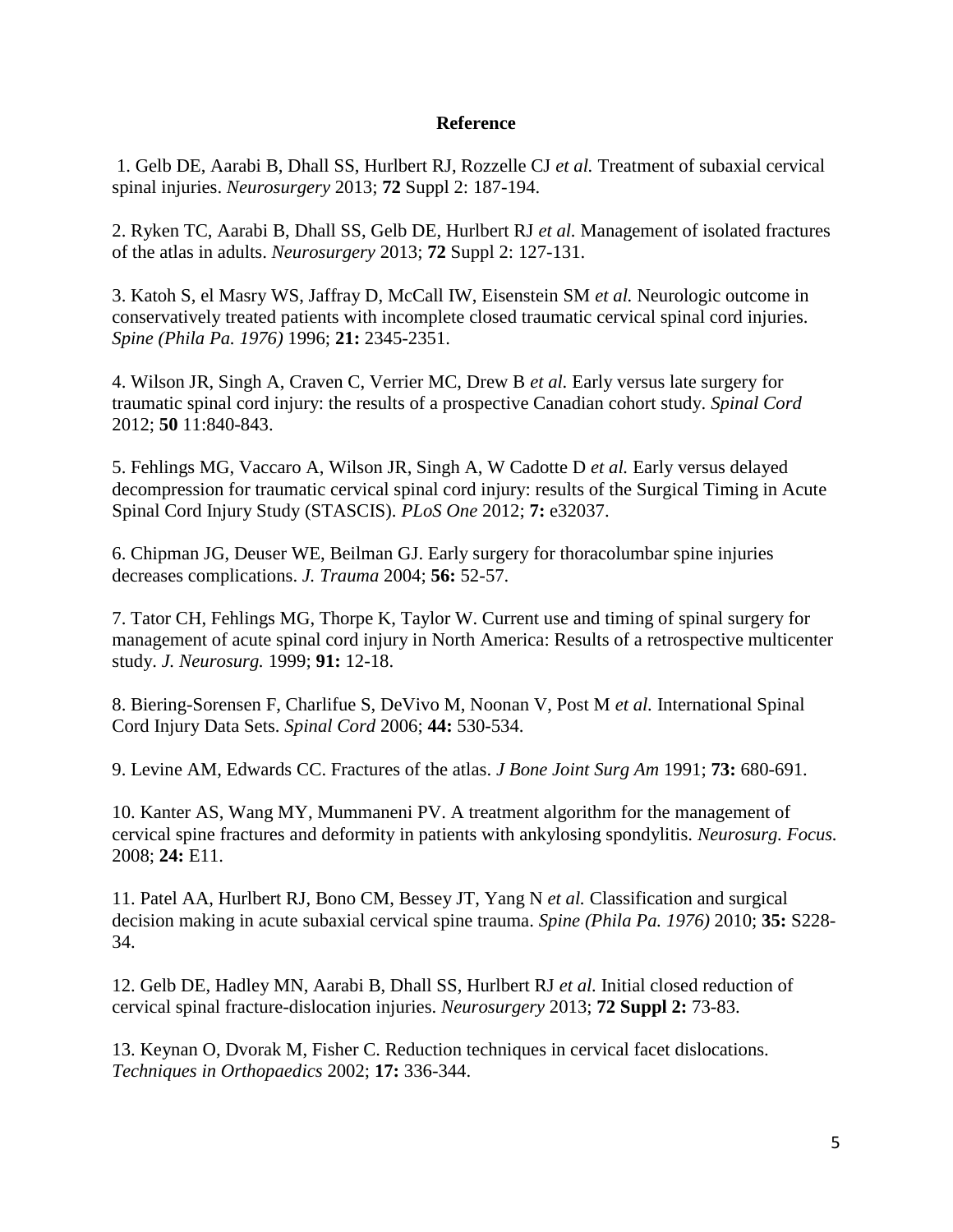14. Thomas KC, Bailey CS, Dvorak MF, Kwon B, Fisher C. Comparison of operative and nonoperative treatment for thoracolumbar burst fractures in patients without neurological deficit: a systematic review. *J. Neurosurg. Spine* 2006; **4:** 351-358.

15. Bailey CS, Dvorak MF, Thomas KC, Boyd MC, Paquett S *et al.* Comparison of thoracolumbosacral orthosis and no orthosis for the treatment of thoracolumbar burst fractures: interim analysis of a multicenter randomized clinical equivalence trial. *J. Neurosurg. Spine* 2009; **11:** 295-303.

16. Katoh S, el Masry WS. Motor recovery of patients presenting with motor paralysis and sensory sparing following cervical spinal cord injuries. *Paraplegia* 1995; **33:** 506-509.

17. el Masry WS. Physiological instability of the spinal cord following injury. *Paraplegia* 1993; **31:** 273-275.

18. Rampersaud YR, Annand N, Dekutoski MB. Use of minimally invasive surgical techniques in the management of thoracolumbar trauma: current concepts. *Spine (Phila Pa. 1976)* 2006; **31:** S96-102; discussion S104.

19. Remes V, Lamberg T, Tervahartiala P, Helenius I, Schlenzka D *et al.* Long-term outcome after posterolateral, anterior, and circumferential fusion for high-grade isthmic spondylolisthesis in children and adolescents: magnetic resonance imaging findings after average of 17-year follow-up. *Spine (Phila Pa. 1976)* 2006; **31:** 2491-2499.

20. Clohisy JC, Akbarnia BA, Bucholz RD, Burkus JK, Backer RJ. Neurologic recovery associated with anterior decompression of spine fractures at the thoracolumbar junction (T12-L1). *Spine (Phila Pa. 1976)* 1992; **17:** S325-30.

21. Verlaan JJ, Diekerhof CH, Buskens E, van der Tweel I, Verbout AJ *et al.* Surgical treatment of traumatic fractures of the thoracic and lumbar spine: a systematic review of the literature on techniques, complications, and outcome. *Spine (Phila Pa. 1976)* 2004; **29:** 803-814.

22. Dvorak MF, Fisher CG, Fehlings MG, Rampersaud YR, Oner FC *et al.* The surgical approach to subaxial cervical spine injuries: an evidence-based algorithm based on the SLIC classification system. *Spine* 2007; **32:** 2620-2629.

23. Biering-Sorensen F, Bickenbach JE, El Masry WS, Officer A, von Groote PM. ISCoS-WHO collaboration. International Perspectives of Spinal Cord Injury (IPSCI) report. *Spinal Cord* 2011; **49:** 679-683.

24. DeVivo M, Biering-Sorensen F, Charlifue S, Noonan V, Post M *et al.* International Spinal Cord Injury Core Data Set. *Spinal Cord* 2006; **44:** 535-540.

25. DeVivo MJ, Biering-Sorensen F, New P, Chen Y. Standardization of data analysis and reporting of results from the International Spinal Cord Injury Core Data Set. *Spinal Cord* 2011; **49:** 596-599.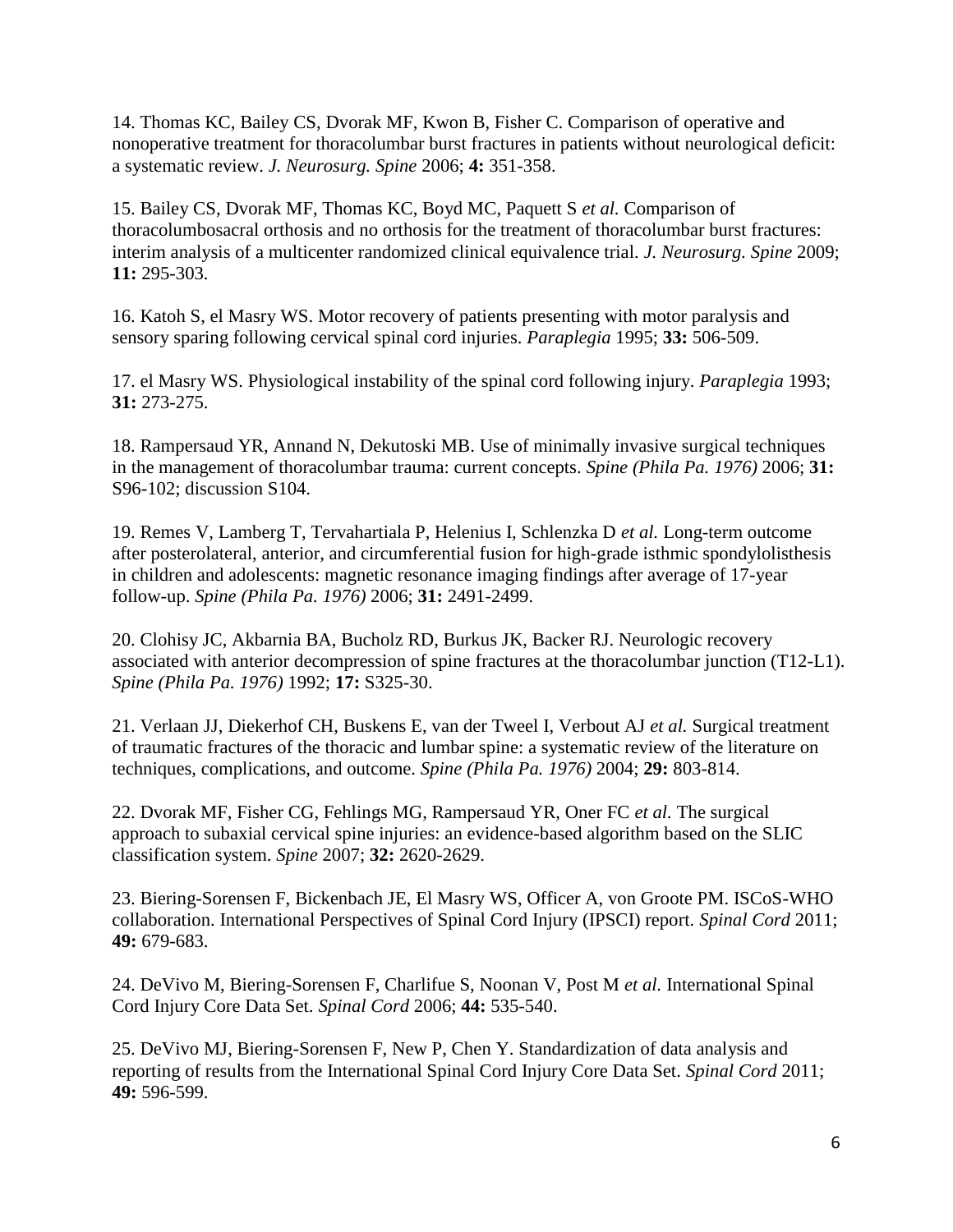26. Dvorak MF, Wing PC, Fehlings MG, Vaccaro AR, Itshayek E *et al.* International Spinal Cord Injury Spinal Column Injury Basic Data Set. *Spinal Cord* 2012; 50 **11**: 817-821.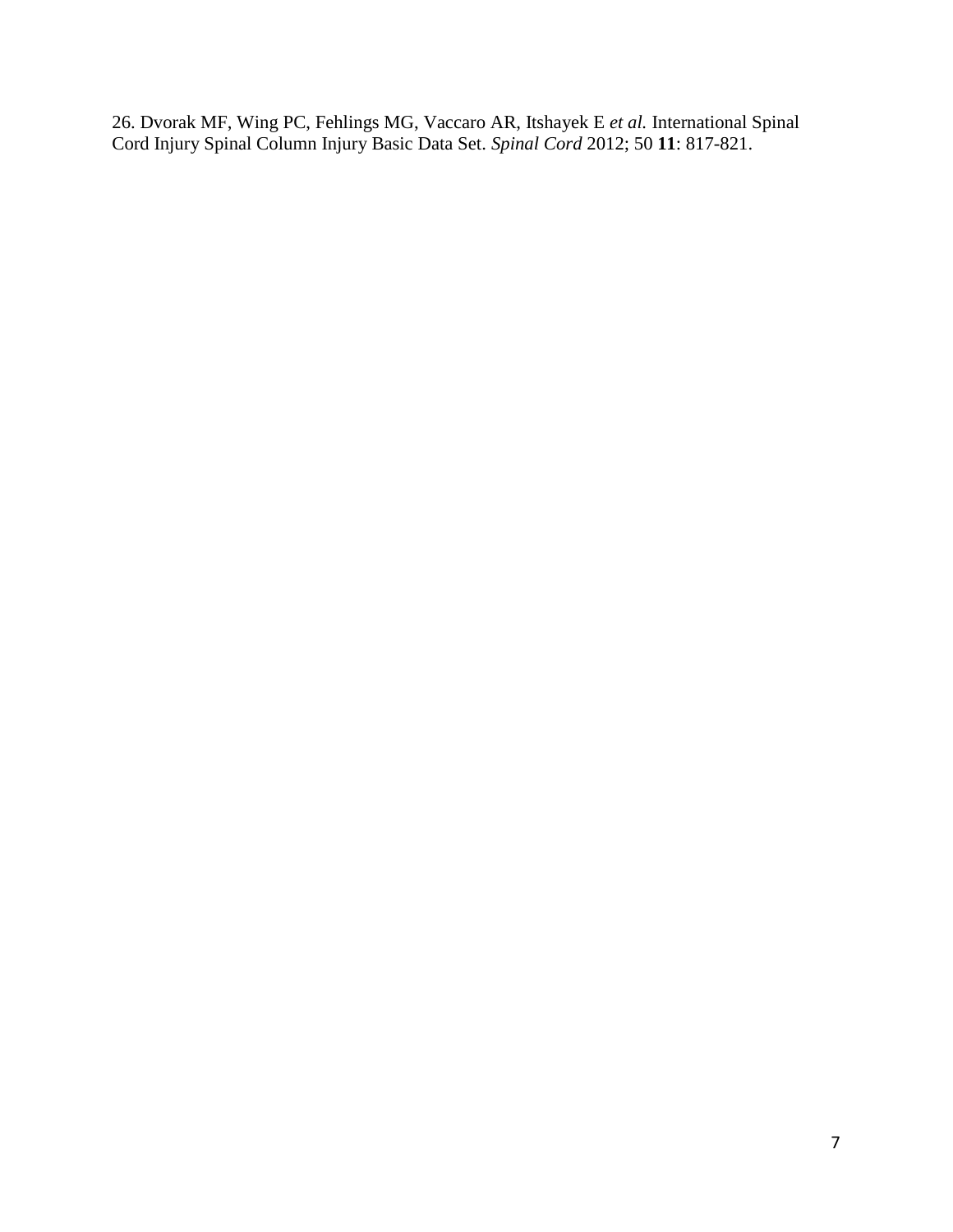VARIABLE NAME: Intervention/procedure date and start time

DESCRIPTION: This variable documents the date and time on which an intervention or procedure was started.

CODES: YYYY/MM/DD; HH:MM

COMMENTS: This variable documents the date and time on which an intervention or procedure was started. When a surgical procedure is initiated on a specific day, that date is specified and then all subsequent aspects of that procedure are recorded for that date. The time that the surgical procedure begins; the time that the initial skin incision is made, is recorded as the Intervention/Procedure time. The time component of this variable documents the time of the surgical incision using a 24-hour clock. If part of the information is known (hour but not minute), then this can be entered. The data element "Unknown" is assigned when no information is available. For non-surgical interventions such as traction or closed manipulations or prescribed bedrest, the time data element may be left unknown as it may not be necessary. If an intervention lasts for more than one day, such as traction or bed-rest, then the date that the interventions were initiated is recorded and the time need not be specified. Furthermore, when several interventions or

\_\_\_\_\_\_\_\_\_\_\_\_\_\_\_\_\_\_\_\_\_\_\_\_\_\_\_\_\_\_\_\_\_\_\_\_\_\_\_\_\_\_\_\_\_\_\_\_\_\_\_\_\_\_\_\_\_\_\_\_\_\_\_\_\_\_\_\_\_\_\_\_\_\_\_\_\_

procedures are all performed or initiated on one date, then a single date is entered and all other variables are completed for that specific date. When multiple procedures are performed on separate dates, then these separate interventions and procedures are recorded on individual forms using separate dates that serve as the procedure identifier.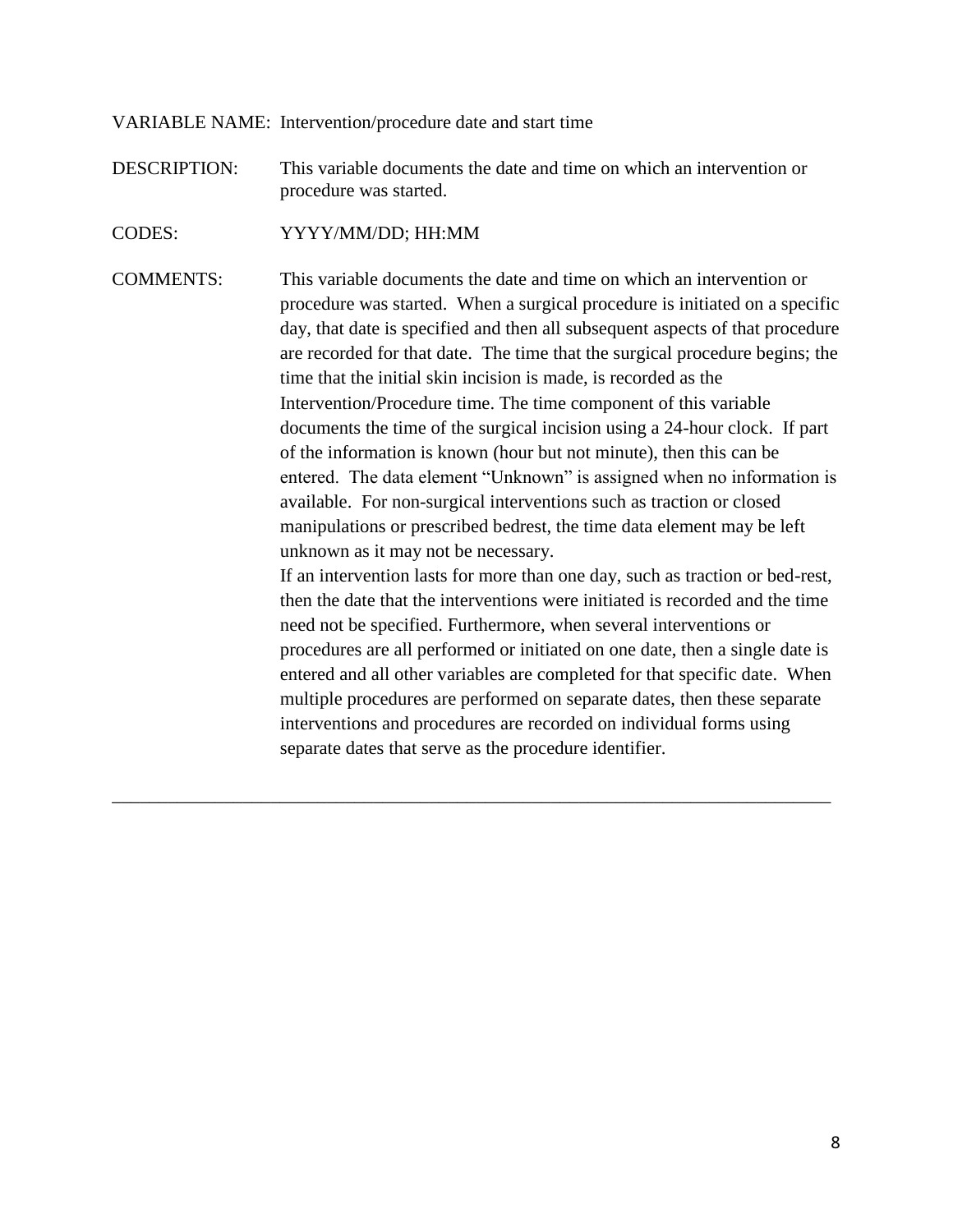|                     | VARIABLE NAME: Non-surgical - bed rest and external immobilization                                                                                                                                                                                                                                                                                                           |  |  |  |
|---------------------|------------------------------------------------------------------------------------------------------------------------------------------------------------------------------------------------------------------------------------------------------------------------------------------------------------------------------------------------------------------------------|--|--|--|
| <b>DESCRIPTION:</b> | This variable documents whether there was any non-surgical intervention<br>initiated.                                                                                                                                                                                                                                                                                        |  |  |  |
| <b>CODES:</b>       | No:<br>Patient was not prescribed bed-rest nor has any external immobilization<br>been utilized.                                                                                                                                                                                                                                                                             |  |  |  |
|                     | Enforced bed-rest:<br>Specifically prescribed to either allow fractures to heal or neurologic<br>impairment to improve over a time greater than 10 days.                                                                                                                                                                                                                     |  |  |  |
|                     | External immobilizing device:<br>External immobilizing device has been applied and this includes body<br>casts, external braces, or halo thoracic vests.                                                                                                                                                                                                                     |  |  |  |
|                     | Both enforced bed-rest and external immobilizing device:<br>Patient was prescribed both bedrest and external immobilization.                                                                                                                                                                                                                                                 |  |  |  |
|                     | Unknown:<br>No information regarding non-surgical interventions.                                                                                                                                                                                                                                                                                                             |  |  |  |
| <b>COMMENTS:</b>    | This includes prescriptive bed-rest which usually involves more than 10<br>days of enforced bed-rest and does not include the normal recumbency<br>which follows injury or surgery as a patient is slowly mobilized. The<br>application of external spinal immobilization devices such as braces, casts,<br>halo thoracic vests, etc. is also a specific spine intervention. |  |  |  |
|                     | VARIABLE NAME: Spinal intervention - closed manipulation and/or reduction of spinal<br>elements                                                                                                                                                                                                                                                                              |  |  |  |
| <b>DESCRIPTION:</b> | This variable documents whether closed manipulation and/or reduction of<br>displaced spinal elements has been attempted regardless of whether or not<br>it was successful.                                                                                                                                                                                                   |  |  |  |
| <b>CODES:</b>       | No:<br>Indicates that no attempt was made to perform a closed manipulation or<br>reduction of vertebral elements.                                                                                                                                                                                                                                                            |  |  |  |
|                     | Yes:<br>Indicates that a closed reduction or manipulation was attempted or<br>performed successfully.                                                                                                                                                                                                                                                                        |  |  |  |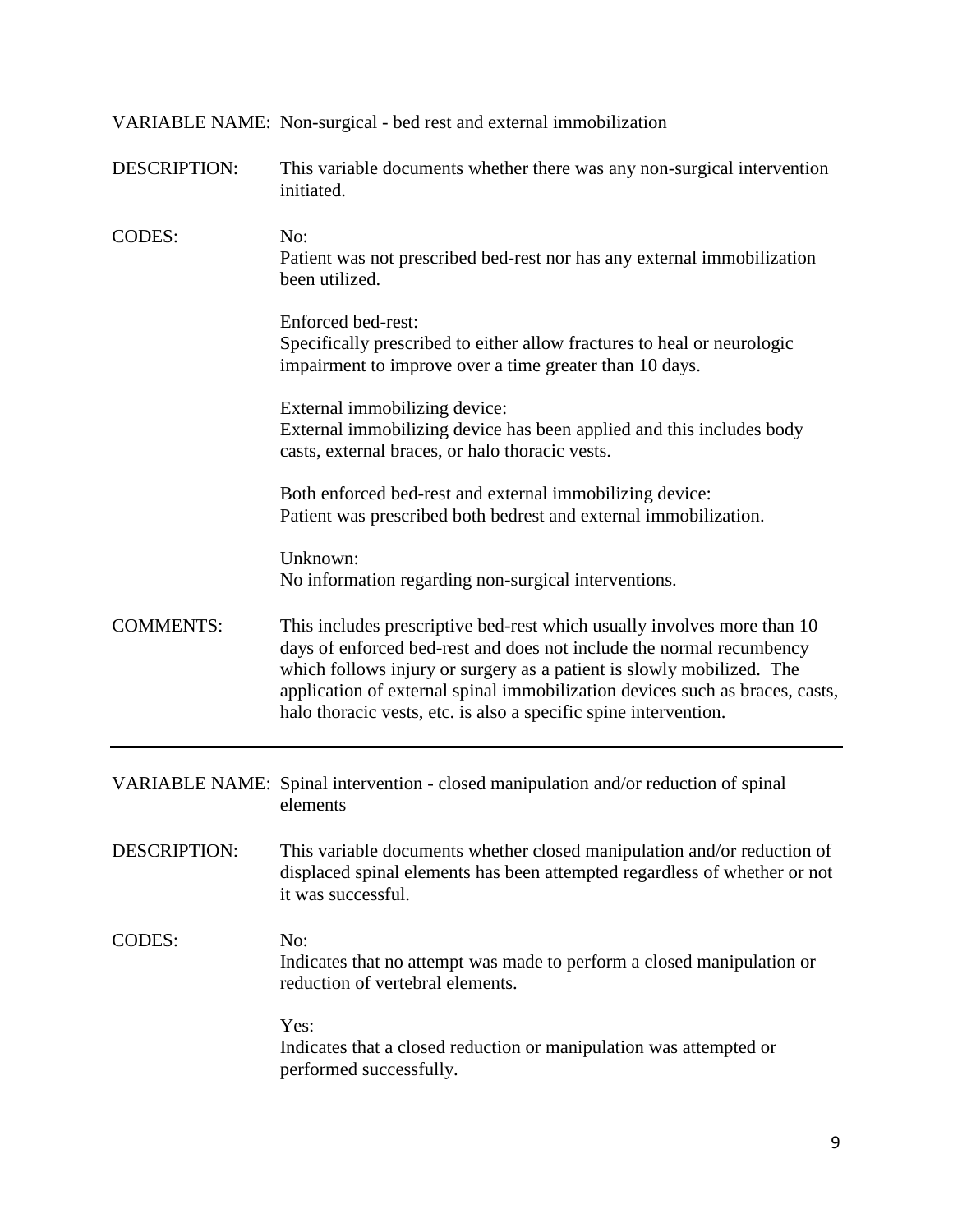Unknown: The presence or absence of a manipulation or reduction attempts is not known.

COMMENTS: Performance of a closed reduction or manipulation may require application of pins, tongs, head halters, or various other forms of traction and then the subsequent manipulation. This may be performed over several hours or the patient may be left in traction for several days in an attempt to slowly effect a reduction.

## VARIABLE NAME: Surgical procedure - approach

| <b>DESCRIPTION:</b> | This variable documents whether the open surgical procedure was<br>performed by means of an anterior or posterior surgical approach or both.                                                                                                                                                                                                                                                                                                                                                                                                                                                                                                                                                                     |  |  |
|---------------------|------------------------------------------------------------------------------------------------------------------------------------------------------------------------------------------------------------------------------------------------------------------------------------------------------------------------------------------------------------------------------------------------------------------------------------------------------------------------------------------------------------------------------------------------------------------------------------------------------------------------------------------------------------------------------------------------------------------|--|--|
| <b>CODES:</b>       | No:<br>No open surgical procedure performed.                                                                                                                                                                                                                                                                                                                                                                                                                                                                                                                                                                                                                                                                     |  |  |
|                     | Anterior open surgical procedure:<br>Any anterior open surgical approach was utilized.                                                                                                                                                                                                                                                                                                                                                                                                                                                                                                                                                                                                                           |  |  |
|                     | Posterior open surgical procedure:<br>A posterior approach was used for an open surgical procedure including<br>percutaneous posterior fixation.                                                                                                                                                                                                                                                                                                                                                                                                                                                                                                                                                                 |  |  |
|                     | Both anterior and posterior open surgical procedures:<br>Both anterior and posterior approaches were used as a part of the same<br>surgical procedure performed on the same date.                                                                                                                                                                                                                                                                                                                                                                                                                                                                                                                                |  |  |
|                     | Unknown:<br>An open surgical procedure was performed, but the surgical approach is<br>unknown.                                                                                                                                                                                                                                                                                                                                                                                                                                                                                                                                                                                                                   |  |  |
| <b>COMMENTS:</b>    | Anterior surgical approaches include all anterior and lateral cervical<br>approaches as well as any thoracic or lumbar approach that visualizes the<br>vertebral body or inter-vertebral disk such as thoracotomy, thoracoscopy,<br>thoracoplasty, thoraco-abdominal, retro-peritoneal, trans-peritoneal, or<br>variations of lateral lumbar approaches. A posterior approach includes<br>midline posterior incisions, paraspinal and Wiltse type incisions that<br>expose the lamina, facet joints, and/or the transverse processes. Also<br>included in posterior approaches are percutaneous or minimally invasive<br>surgical techniques that enable insertion of spinal implants through stab<br>incisions. |  |  |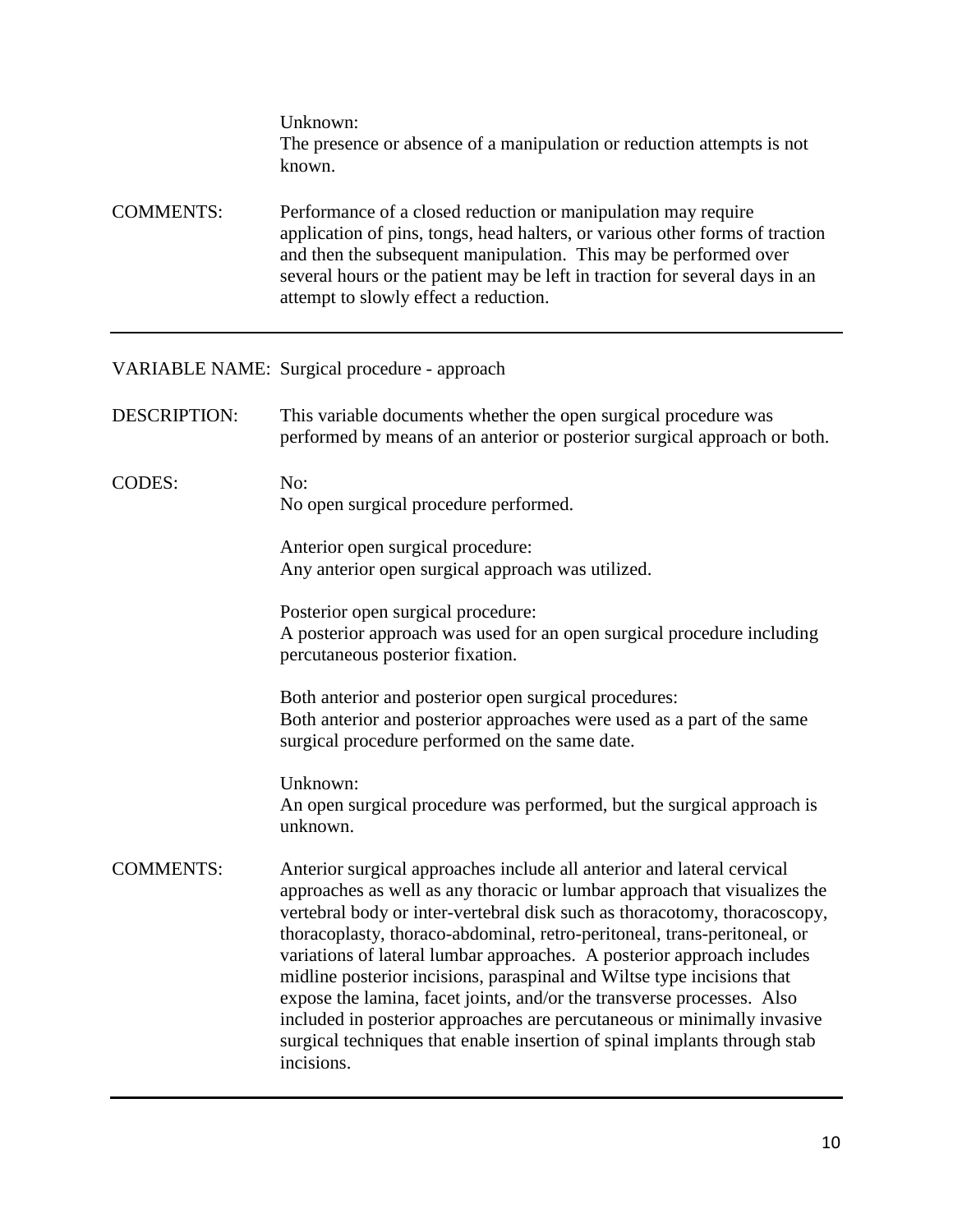VARIABLE NAME: Date and time of the intervention completion or surgical closure

- DESCRIPTION: This variable documents the date and the time of the completion of the intervention or the date and time of the surgical closure and is recorded in a format similar to the "Date and Time of the surgical incision".
- CODES: YYYY/MM/DD; HH:MM

COMMENTS: We acknowledge that a surgical procedure may begin on one day and then be completed on the same or another day. The date is recorded in standard Year/Month/Day format and the time is recorded using the 24 clock and partial information can be entered. For non-surgical interventions such as traction or closed manipulations or prescribed bedrest, the time data element may be left unknown as it may not be necessary. The data variable "Unknown" is selected if there is no information available.

VARIABLE NAME: Surgical procedure - open reduction

| <b>DESCRIPTION:</b> | This variable is used to document whether or not, during the performance<br>of an open surgical procedure, the spinal elements were manipulated to<br>effect a reduction of a displaced fracture, a subluxation, or a dislocation. |
|---------------------|------------------------------------------------------------------------------------------------------------------------------------------------------------------------------------------------------------------------------------|
| <b>CODES:</b>       | No:<br>No open reduction was performed.                                                                                                                                                                                            |
|                     | Yes:<br>An open reduction was performed to reduce a mal-alignment, subluxation<br>or dislocation.                                                                                                                                  |
|                     | Unknown:<br>An open surgical procedure was performed, but it is not known whether or<br>not an open reduction was performed.                                                                                                       |
| <b>COMMENTS:</b>    | Most commonly, open reduction is performed through a posterior surgical<br>approach, but may, on occasion such as the anterior cervical discectomy<br>which is followed by a reduction of a facet dislocation, be performed        |

VARIABLE NAME: Surgical procedure - direct decompression of neural elements

through an anterior approach.

DESCRIPTION: This variable documents whether there has been direct surgical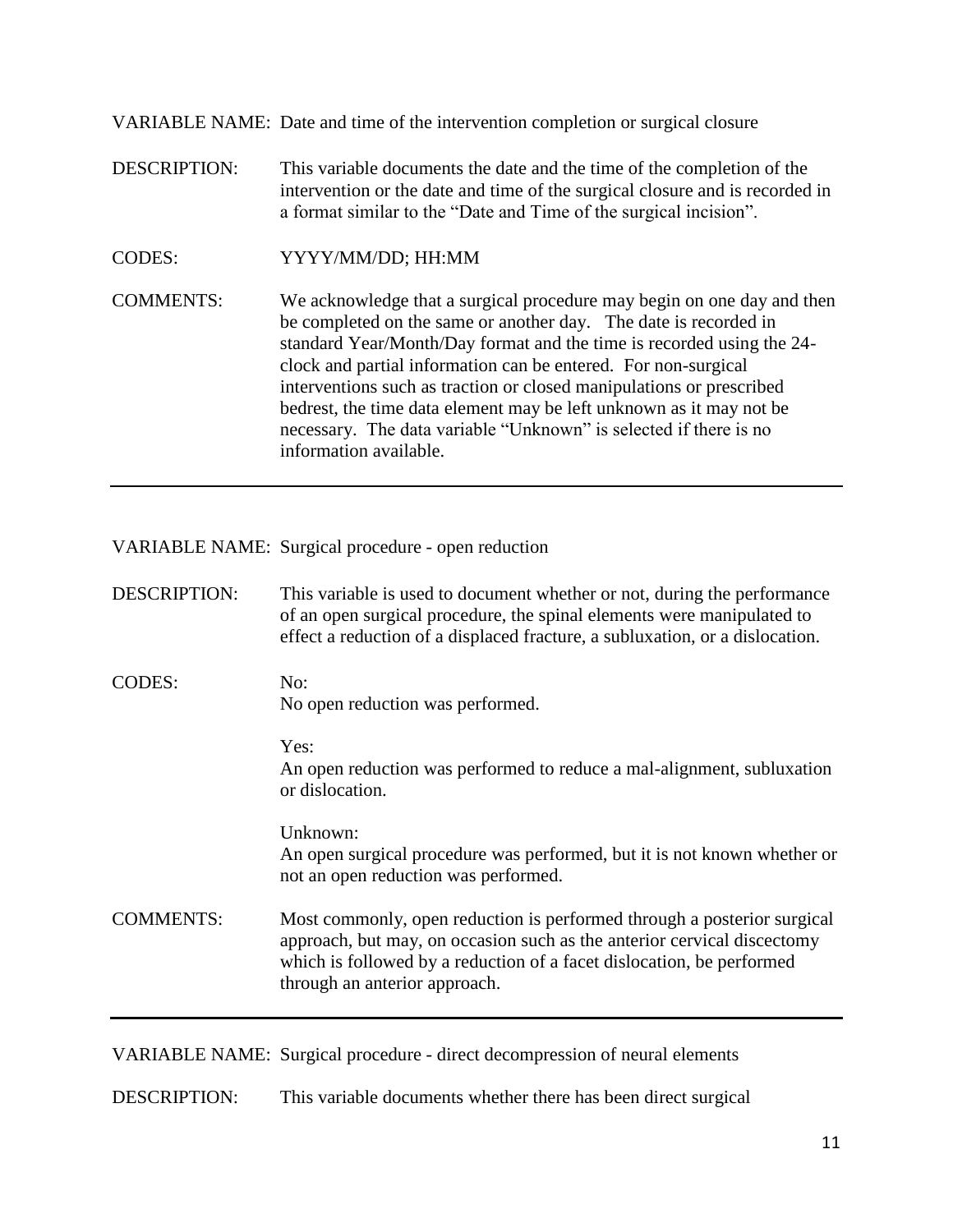|                  | decompression of neural elements by removing bone, disk, ligaments, soft<br>tissue, haematoma, or foreign bodies (bullet fragments, blades, or other<br>foreign matter) from adjacent to or within the dura mater.                                                                                                                                                                                                                                                                                                                       |
|------------------|------------------------------------------------------------------------------------------------------------------------------------------------------------------------------------------------------------------------------------------------------------------------------------------------------------------------------------------------------------------------------------------------------------------------------------------------------------------------------------------------------------------------------------------|
| <b>CODES:</b>    | No:<br>No direct decompression of neural elements (spinal cord, cauda equina, or<br>individual nerve roots) has been performed.                                                                                                                                                                                                                                                                                                                                                                                                          |
|                  | Yes:<br>Direct surgical decompression of neural elements (spinal cord, cauda<br>equina, or individual nerve roots) has been performed through either an<br>anterior or posterior approach or a combination of both.                                                                                                                                                                                                                                                                                                                      |
|                  | Unknown:<br>A surgical procedure was done but whether or not a direct surgical<br>decompression of neural elements has been performed is not known.                                                                                                                                                                                                                                                                                                                                                                                      |
| <b>COMMENTS:</b> | This includes removing bone or disk that may be compressing one or more<br>nerve roots. Direct surgical decompression does NOT include the indirect<br>reduction that occurs with an open or closed reduction of neural elements,<br>which may restore the spinal canal dimensions or restore the anatomy of<br>neural foraminae. This may be performed through either an anterior or<br>posterior surgical approach but requires direct visualization of the neural<br>elements (dura). As such, it cannot be performed percutaneously. |

| VARIABLE NAME: Surgical procedure - stabilization and fusion – segment number |  |  |  |  |  |  |
|-------------------------------------------------------------------------------|--|--|--|--|--|--|
|-------------------------------------------------------------------------------|--|--|--|--|--|--|

DESCRIPTION: This variable documents whether or not there was an open stabilization and or fusion procedure.

CODES: 1 – Most cephalic spinal column injury: Assigned if only one segment of the spine has undergone instrumentation and fusion or to indicate the most cephalic of two or more spinal regions that have undergone fusion and/or instrumentation.

> 2 – Second most cephalic spinal column injury if there are two or more discrete spinal column injuries: Assigned to the second most cephalic fused or instrumented segments.

3, 4, etc. – Third, fourth, etc. most cephalic spinal column injury if there are three or more discrete spinal column injuries: Assigned values for three or four etc. discrete segments of the spinal column which have been fused and/or instrumented with each number assigned in a progressive cephalic to caudal direction.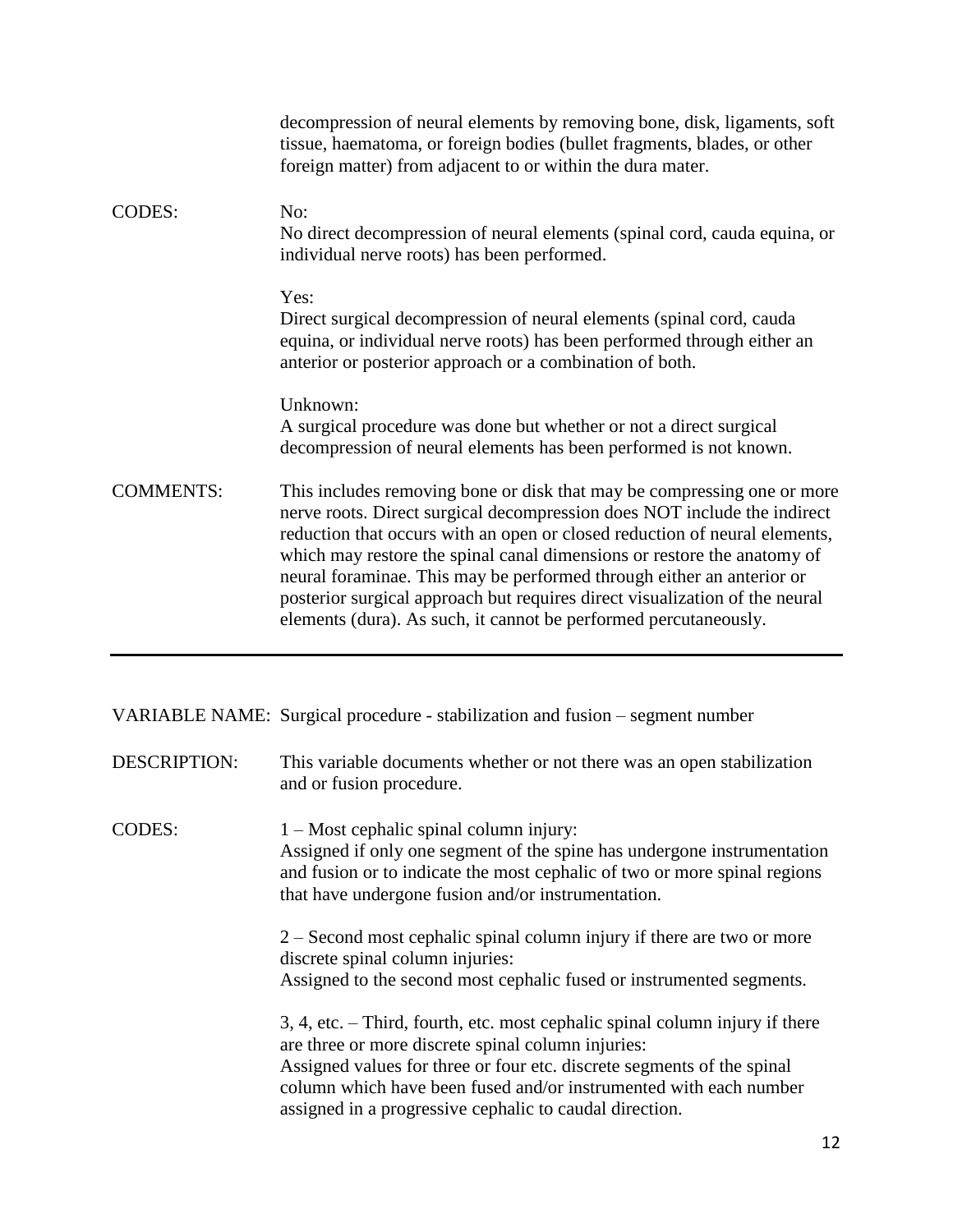Unknown:

Assigned when the order and assignment of instrumented and fused spinal segments is unknown.

COMMENTS: When a surgical procedure is performed it may or may not include the insertion of instrumentation to stabilize vertebral levels and may or may not involve a formal fusion procedure with or without insertion of local or distantly harvested structural or non-structural bone graft or substitutes. This variable encompasses any and all of the above in one single data point. This variable orders and assigns numbers to each region of the spine which has undergone a spinal instrumentation or fusion procedure beginning with the most cephalic region that has been instrumented and fused and progressing to the most caudal fused region regardless of which level of spinal column injury is the most severe or significant injury or which injury may or may not contribute to the patient's neurological injury. If a patient has had a vC5-6 anterior fusion and also a vT12 to vL2 posterior instrumentation, then each of these non-contiguous instrumented and fused regions would receive a numerical score beginning with 1 for the vC5-6 fusion and 2 for the vT12-vL2 instrumentation.

VARIABLE NAME: Surgical procedure - stabilization and fusion – segment level

| <b>DESCRIPTION:</b> | This variable documents whether or not there was an open stabilization<br>and or fusion procedure.                                                                                                                                                                                                                                                                                                                                                                                                                                                                                                                                                                                                    |
|---------------------|-------------------------------------------------------------------------------------------------------------------------------------------------------------------------------------------------------------------------------------------------------------------------------------------------------------------------------------------------------------------------------------------------------------------------------------------------------------------------------------------------------------------------------------------------------------------------------------------------------------------------------------------------------------------------------------------------------|
| <b>CODES:</b>       | $vCO0 - vCO7 - Cervical (CO-C7)$<br>$vT01 - vT12$ - Thoracic (T1-T12)<br>$vL01 - vL05 - Lumbar (L1-L5)$<br>$vS01 - vS05$ - Sacrum (S1-S5)<br>vC99 - Unknown cervical (C0-C7)<br>$vT99 - Unknown thoracic (T1-T12)$<br>$vL99$ – Unknown lumbar (L1-L5)<br>$vS99$ – Unknown sacral (S1-S5)<br>vX99 - Unknown level                                                                                                                                                                                                                                                                                                                                                                                      |
| <b>COMMENTS:</b>    | This variable is used to document each of the level(s) of spinal fusion or<br>instrumentation. For a single fused motion segment injury, such as a C5-6<br>anterior fusion and plating, both the cephalic and caudal of the two<br>adjacent vertebrae are identified and separated by a dash (-). The prefix<br>"v" references the fact that we are referring to a spinal column level<br>(vertebral level) and helps distinguish the spinal column injury level from<br>the neurological level. The cervical region is represented by vC00-vC07.<br>The occiput is considered to be the most cephalic vertebral level and is<br>designated by vC00. The thoracic region is represented by vT01-vT12. |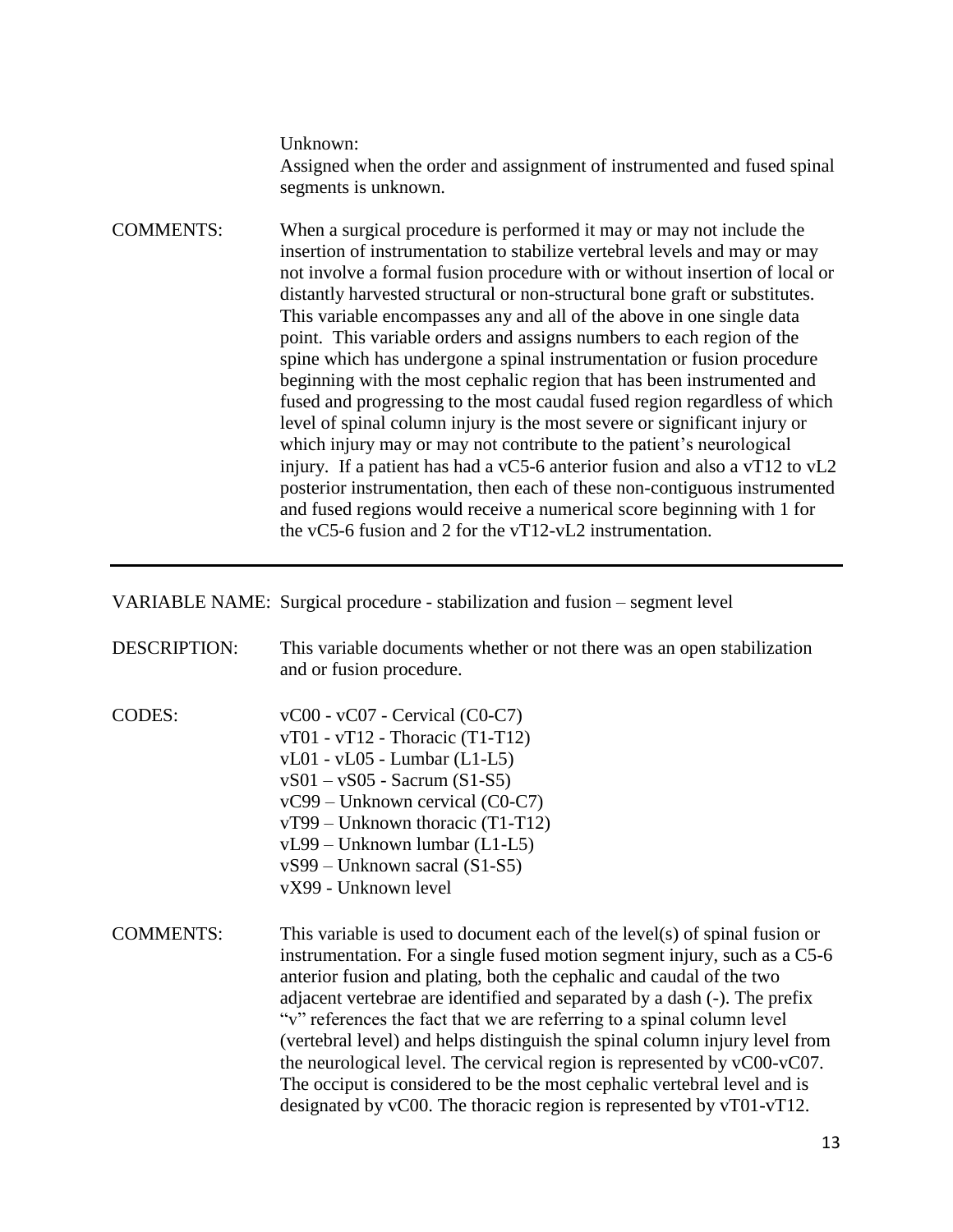The lumbar region is represented by vL01-vL05. The sacrum is considered to be the most caudal vertebral level and is designated by vS01-vS05. When the specific spinal column level is not known, however the spinal region (cervical, thoracic, lumbar, and sacral) is known then the regions may be represented by vC99, vT99, vL99, and vS99 for cervical, thoracic, lumbar and sacral respectively. When both the spinal column level and the region of the spine are not known, then these levels are documented as vX99. Where there are multiple spinal column injuries, separate entries will be completed for each level of spinal column injury.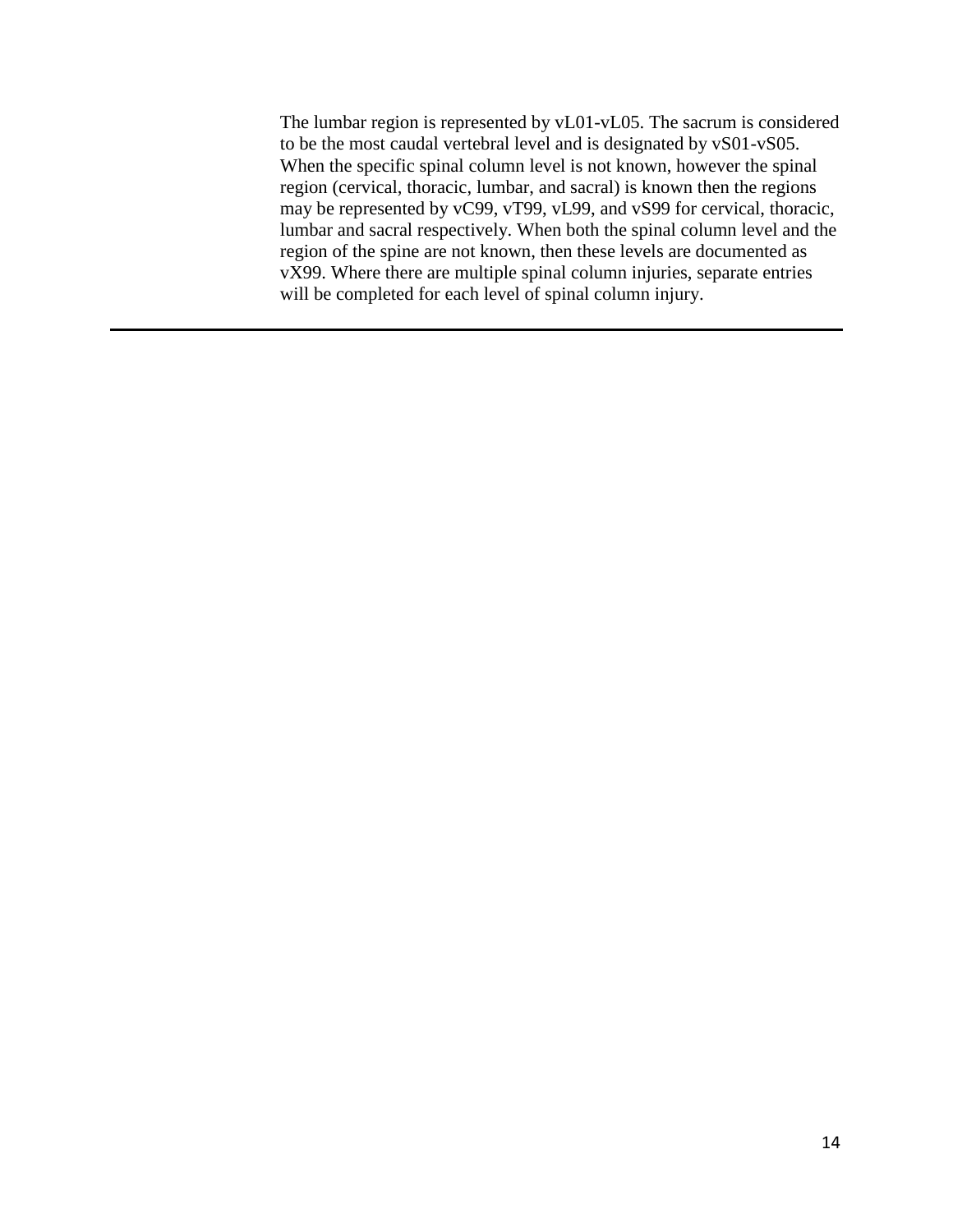# **International Spinal Cord Injury Spinal Intervention and Spinal Procedures Basic Data Set (Version 1.0)**

#### **Intervention/procedure date and start time:**

YYYY/MM/DD; HH:MM hrs **□** Unknown

#### **Non-surgical bed rest and external immobilization:**

- **□** No
- **□** Enforced bed-rest
- □ External immobilizing device
- **□** Both enforced bed-rest and external immobilizing device
- **□** Unknown

#### **Spinal intervention - closed manipulation and/or reduction of spinal elements:**

- **□** No
- □ Yes
- **□** Unknown

#### **Surgical procedure - approach:**

- **□** No
- □ Anterior open surgical procedure
- **□** Posterior open surgical procedure
- **□** Both anterior and posterior open surgical procedures
- □ Unknown

Date and Time of the Intervention Completion or Surgical Closure**:**  YYYY/MM/DD; HH:MM hrs **□** Unknown

If an open surgical approach was performed (anterior, posterior, or both anterior and posterior), fill in the data elements below.

#### **Surgical procedure – open reduction:**

- **□** No
- **□** Yes
- **□** Unknown

#### **Surgical procedure – direct decompression of neural elements:**

- **□** No
- □ Yes
- **□** Unknown

#### **Surgical procedure – stabilization and fusion: (one to be filled in for each level of injury, starting with the most cephalic injury):**

Stabilization and Fusion – Segment Number Stabilization and Fusion – Segment Level \_ \_ \_ \_ \_ \_ \_ \_ \_

vC00-vC07-Cervical (C0-C07) vT01-vT12-Thoracic (T1-T12) vL01-vL05-Lumbar (L1-L5) vS01-vS05-Sacral (S1-S5)

vC99-Unknown Cervical (C0-C07) vT99-Unknown Thoracic (T1-T12) vL99-Unknown Lumbar (L1-L5) vS99-Unknown Sacral (S1-S5) vX99-Unknown Level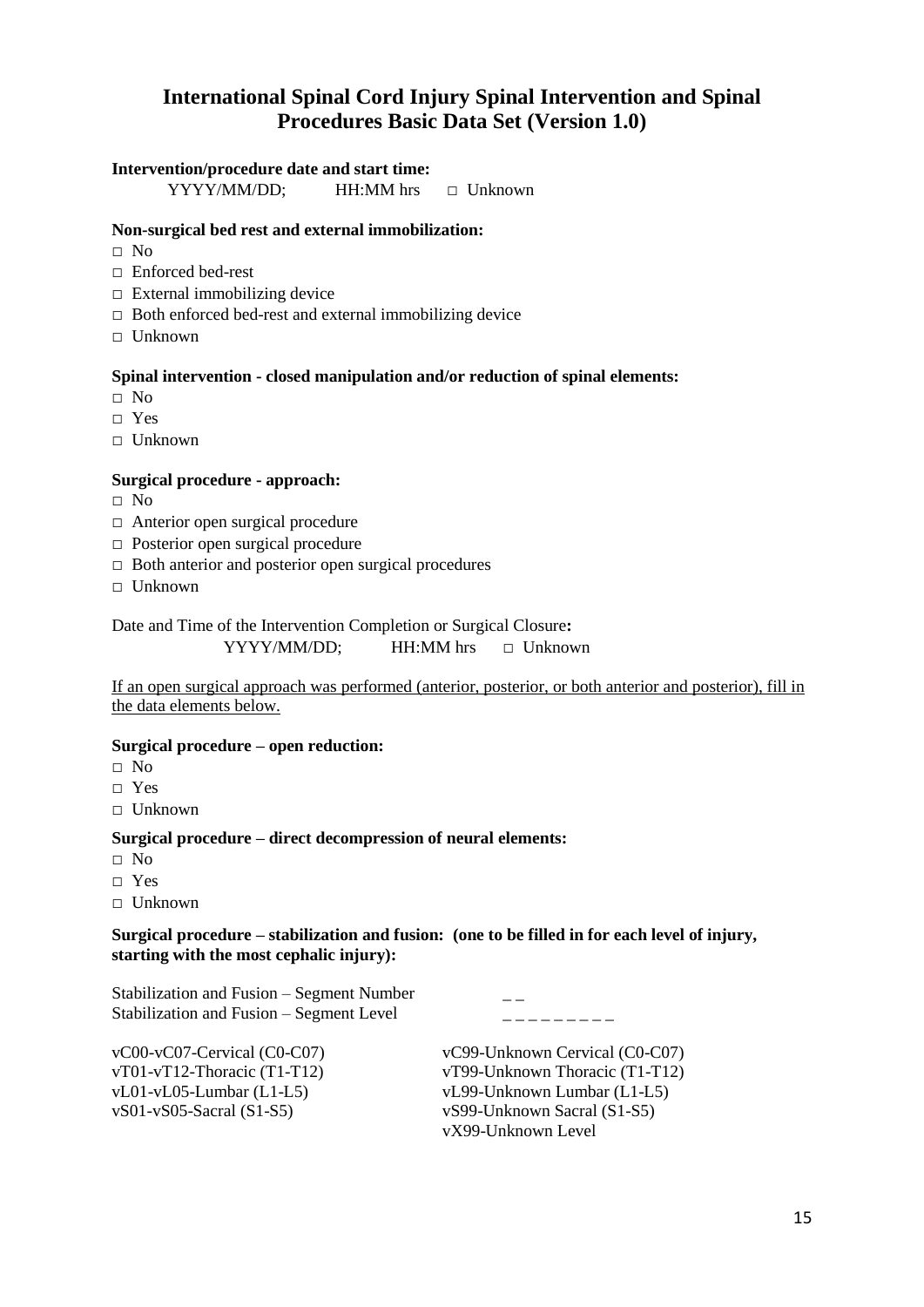Figure 1: This patient has sustained multiple closed injuries of the cervical spine. In addition to the Type II odontoid fracture, there are fractures of the C5 and C6 facet joints with a subluxation at both the C5-6 and C6-7 levels.



Through a single anterior incision (started February 6, 2010 at 16:30 hrs and finished at 22:45 hrs) this patient underwent anterior stabilization of the C2 fracture with screw fixation and anterior discectomies; direct decompression by means of the resection of the posterior longitudinal ligament and posterior annulus; and stabilization from vC5 to vC7. The patient afterwards wore an external orthosis for 6 weeks. This would be coded as follows:

#### **Intervention/procedure date and start time:**

2010/02/06; 16:30 hrs **□** Unknown

# **Non-surgical bed rest and external immobilization:**

- **□** No
- **□** Enforced bed-rest
- **X** External immobilizing device
- □ Both enforced bed-rest and external immobilizing device
- **□** Unknown

# **Spinal intervention - closed manipulation and/or reduction of spinal elements:**

- **X** No
- **□** Yes
- **□** Unknown

# **Surgical procedure - approach:**

- **□** No
- **X** Anterior open surgical procedure
- **□** Posterior open surgical procedure
- **□** Both anterior and posterior open surgical procedures
- **□** Unknown

#### **Date and time of the intervention completion or surgical closure:**

2010/02/06; 22:45 hrs **□** Unknown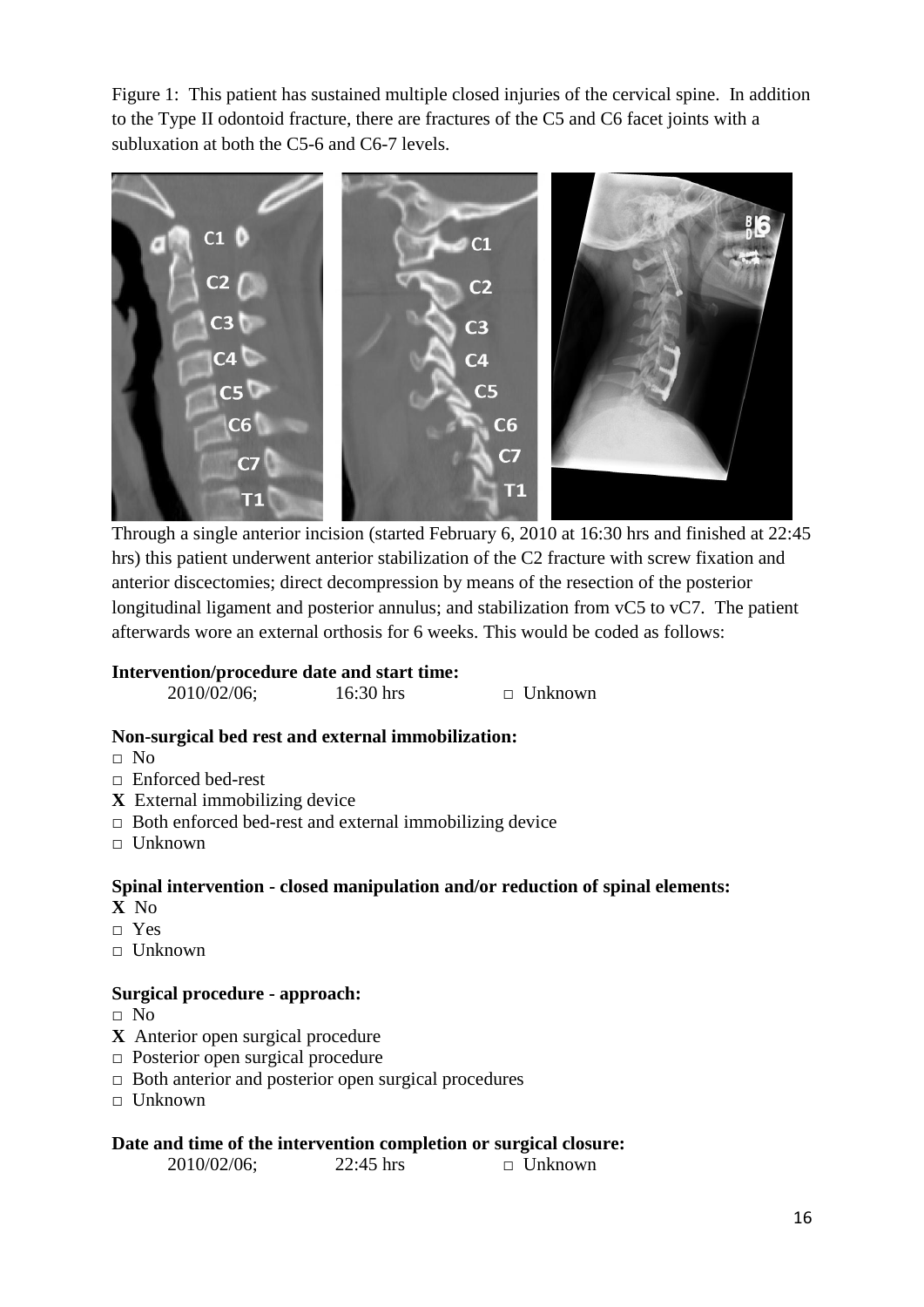If an open surgical approach was performed (anterior, posterior, or both anterior and posterior), fill in the data elements below.

#### **Surgical procedure – open reduction:**

**□** No

**X** Yes

**□** Unknown

#### **Surgical procedure – direct decompression of neural elements:**

- **□** No
- **X** Yes

**□** Unknown

## **Surgical procedure – stabilization and fusion: (one to be filled in for each level of injury, starting with the most cephalic injury):**

Stabilization and Fusion – Segment Number: 1 Stabilization and Fusion – Segment Level: vC02 Stabilization and Fusion – Segment Number: 2 Stabilization and Fusion – Segment Level: vC05 – vC07

vC00-vC07-Cervical (C0-C07) vT01-vT12-Thoracic (T1-T12) vL01-vL05-Lumbar (L1-L5) vS01-vS05-Sacral (S1-S5)

vC99-Unknown Cervical (C0-C07) vT99-Unknown Thoracic (T1-T12) vL99-Unknown Lumbar (L1-L5) vS99-Unknown Sacral (S1-S5) vX99-Unknown Level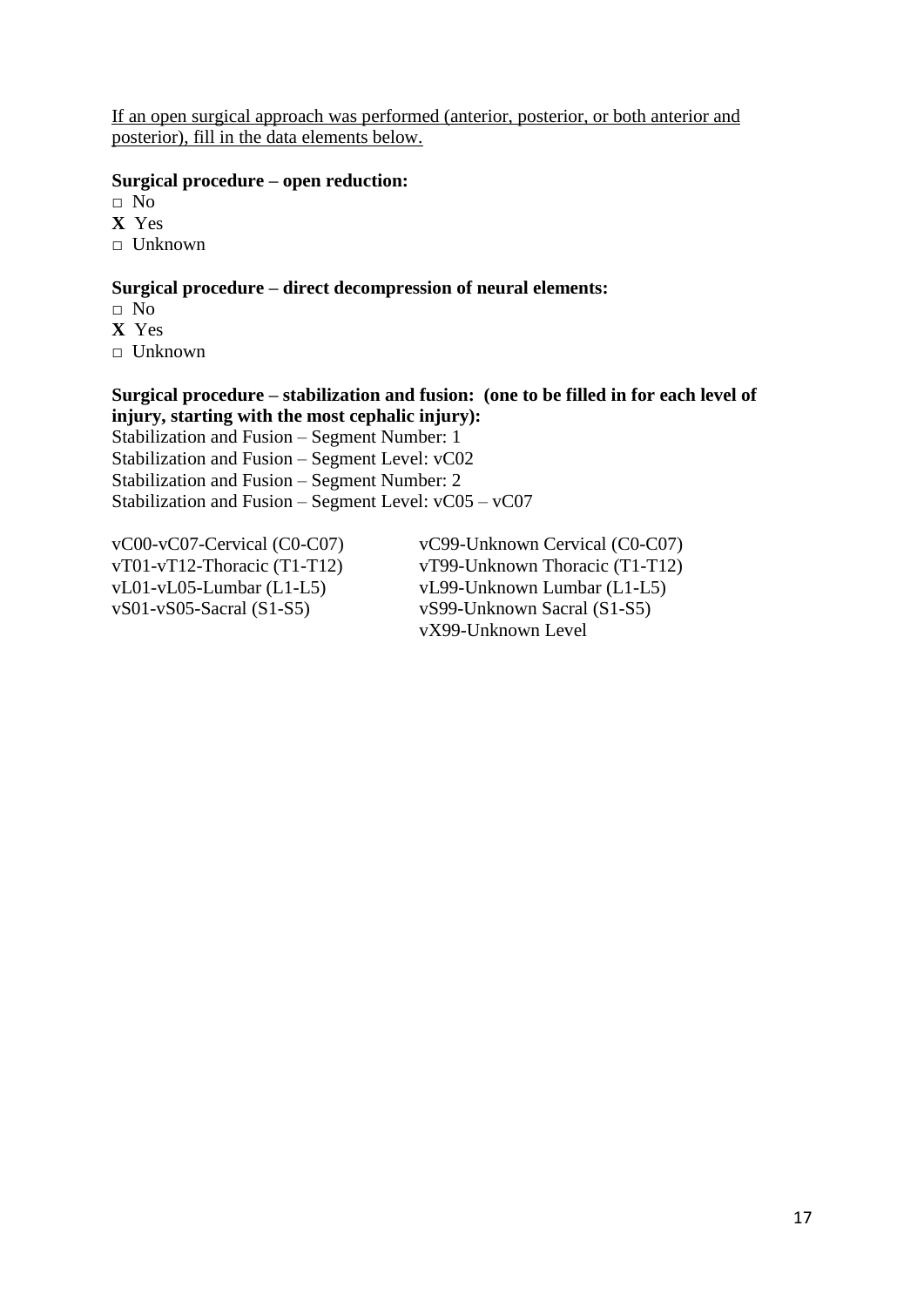Figure 2: This patient has sustained an L1 burst fracture without ligament injury.



The fracture was stabilized (started June 26, 2011 at 23:00 hrs and ended the following day at 04:30 hrs) through a posterior approach with fixation between vT11 and vL2 and then a subsequent anterior vertebral body resection (corpectomy) with direct decompression of the neural elements. Anterior stabilization with a cage was performed. No bed-rest or external immobilization was prescribed.

#### **Intervention/procedure date and start time:**

| 2011/06/26; | $23:00$ hrs | $\Box$ Unknown |
|-------------|-------------|----------------|
|             |             |                |

#### **Non-surgical bed rest and external immobilization:**

**X** No

- **□** Enforced bed-rest
- **□** External immobilizing device
- **□** Both enforced bed-rest and external immobilizing device
- **□** Unknown

# **Spinal intervention - closed manipulation and/or reduction of spinal elements:**

**X** No

- **□** Yes
- □ Unknown

#### **Surgical procedure - approach:**

- **□** No
- **□** Anterior open surgical procedure
- □ Posterior open surgical procedure
- **X** Both anterior and posterior open surgical procedures
- **□** Unknown

#### **Date and time of the intervention completion or surgical closure:**

2011/06/27; 04:30 hrs **□** Unknown

If an open surgical approach was performed (anterior, posterior, or both anterior and posterior), fill in the data elements below.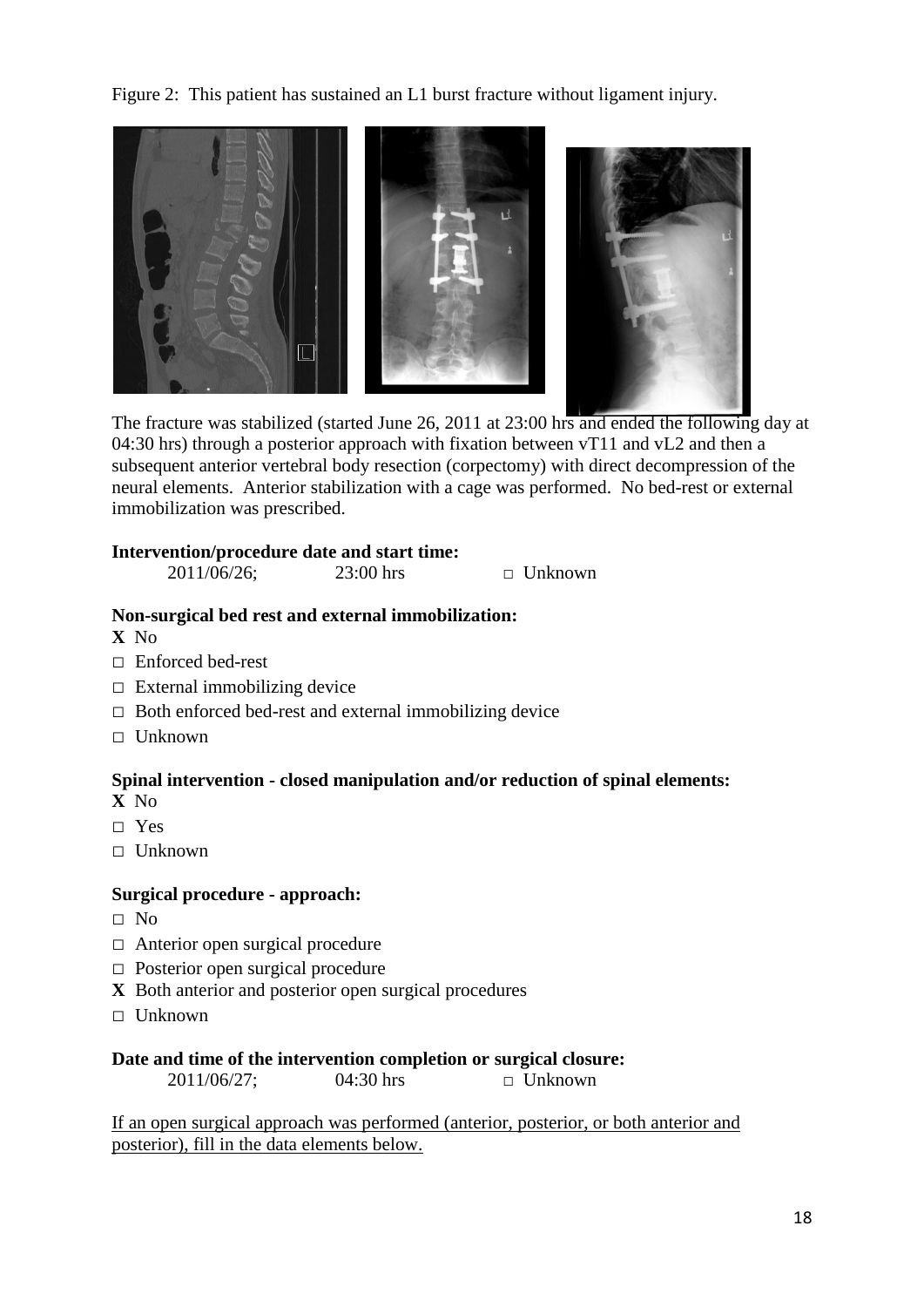## **Surgical procedure – open reduction:**

- **X** No
- **□** Yes
- □ Unknown

# **Surgical procedure – direct decompression of neural elements:**

- **□** No
- **X** Yes
- □ Unknown

# **Surgical procedure – stabilization and fusion: (one to be filled in for each level of injury, starting with the most cephalic injury):**

Stabilization and Fusion – Segment Number: 1 Stabilization and Fusion – Segment Level: vT11 – vL2

vC00-vC07-Cervical (C0-C07) vT01-vT12-Thoracic (T1-T12) vL01-vL05-Lumbar (L1-L5) vS01-vS05-Sacral (S1-S5)

vC99-Unknown Cervical (C0-C07) vT99-Unknown Thoracic (T1-T12) vL99-Unknown Lumbar (L1-L5) vS99-Unknown Sacral (S1-S5) vX99-Unknown Level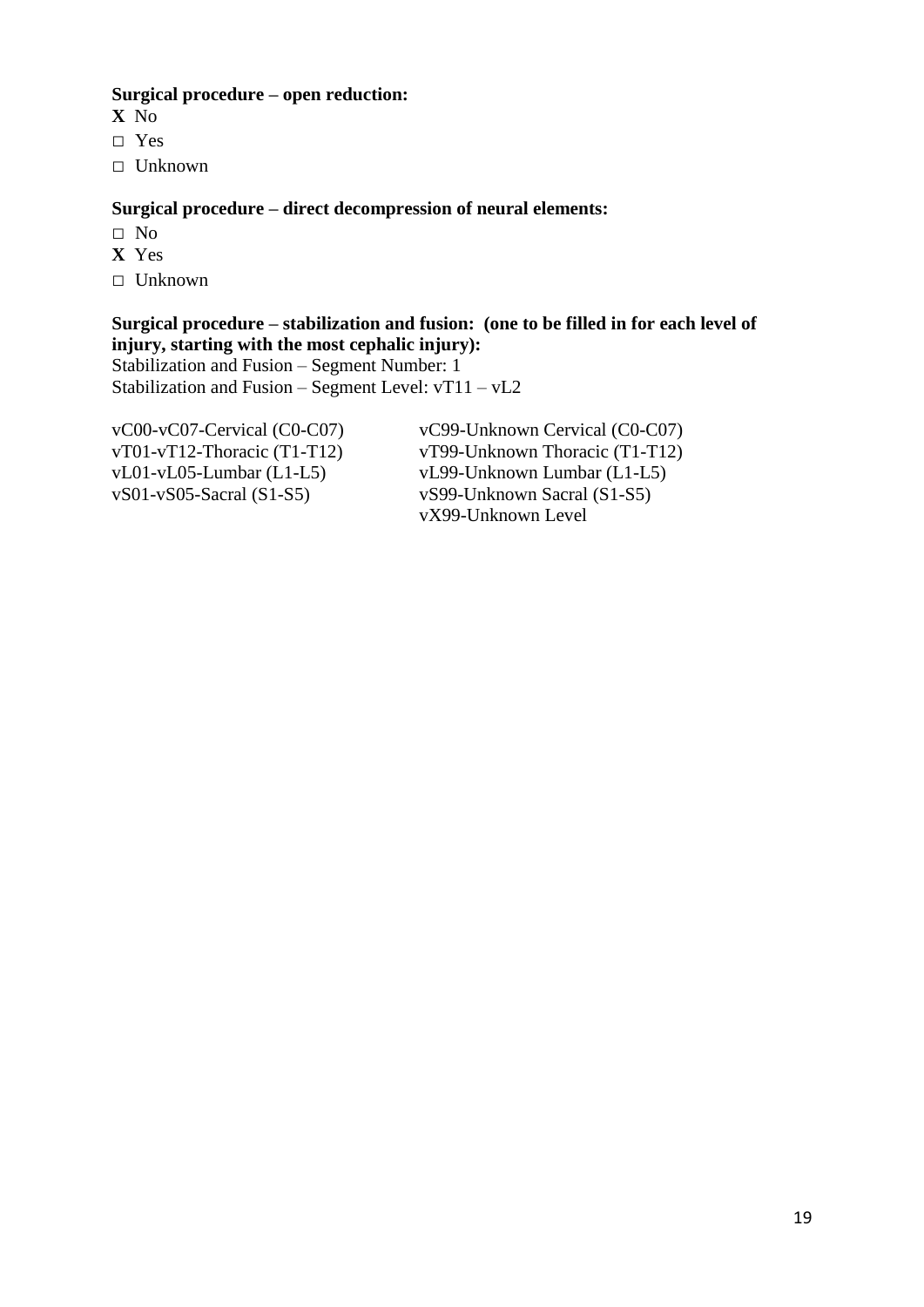Figure 3: This female fell August 15, 2012 off a balcony landing on her buttocks. She sustained an L5 burst fracture and was the same day treated with bedrest until September 5, 2012, and then gradual mobilization without a brace or orthosis. She did not have surgery.



## **Intervention/procedure date and start time:**

2012/08/15; time unknown **□** Unknown

## **Non-surgical bed rest and external immobilization:**

- **□** No
- **X** Enforced bed-rest
- $\Box$  External immobilizing device
- **□** Both enforced bed-rest and external immobilizing device
- **□** Unknown

# **Spinal intervention - closed manipulation and/or reduction of spinal elements:**

- **X** No
- **□** Yes
- **□** Unknown

# **Surgical procedure - approach:**

#### **X** No

- □ Anterior open surgical procedure
- **□** Posterior open surgical procedure
- **□** Both anterior and posterior open surgical procedures
- **□** Unknown

# **Date and time of the intervention completion or surgical closure:**

2012/09/05; time unknown **□** Unknown

If an open surgical approach was performed (anterior, posterior, or both anterior and posterior), fill in the data elements below.

**Surgical procedure – open reduction:** 

**□** No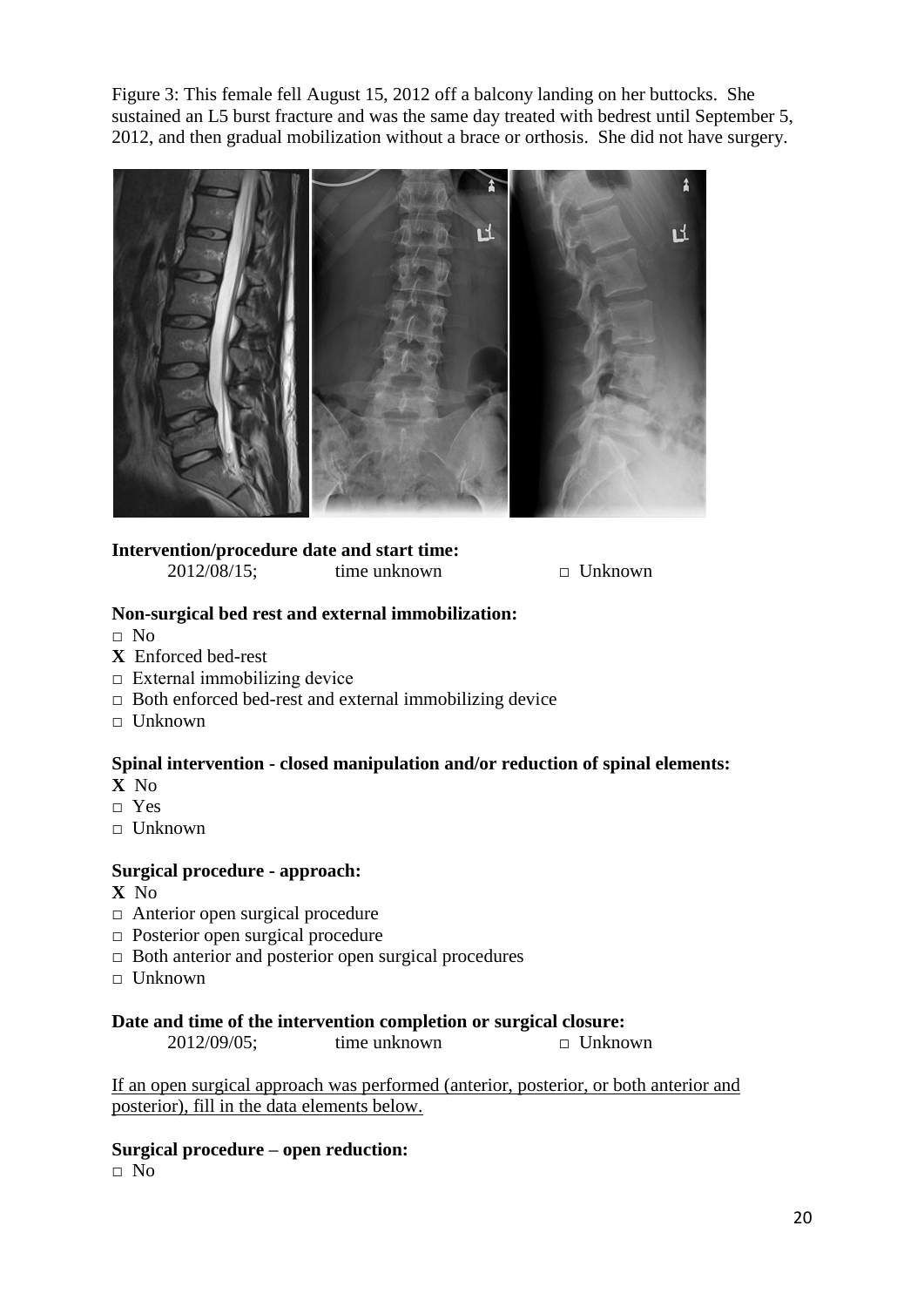**□** Yes **□** Unknown

## **Surgical procedure – direct decompression of neural elements:**

- **□** No
- **□** Yes
- **□** Unknown

# **Surgical procedure – stabilization and fusion: (one to be filled in for each level of injury, starting with the most cephalic injury):**

Stabilization and Fusion – Segment Number  $\overline{\phantom{a}}$  \_\_ Stabilization and Fusion – Segment Level  $\qquad \qquad \overline{\qquad}$ 

| $vCO0-vCO7$ -Cervical (C0-C07) | vC99-Unknown Cervical (C0-C07) |
|--------------------------------|--------------------------------|
| $vT01-vT12$ -Thoracic (T1-T12) | vT99-Unknown Thoracic (T1-T12) |
| $vL01-vL05$ -Lumbar (L1-L5)    | vL99-Unknown Lumbar (L1-L5)    |
| $vS01-vS05-Sacral(S1-S5)$      | vS99-Unknown Sacral (S1-S5)    |
|                                | vX99-Unknown Level             |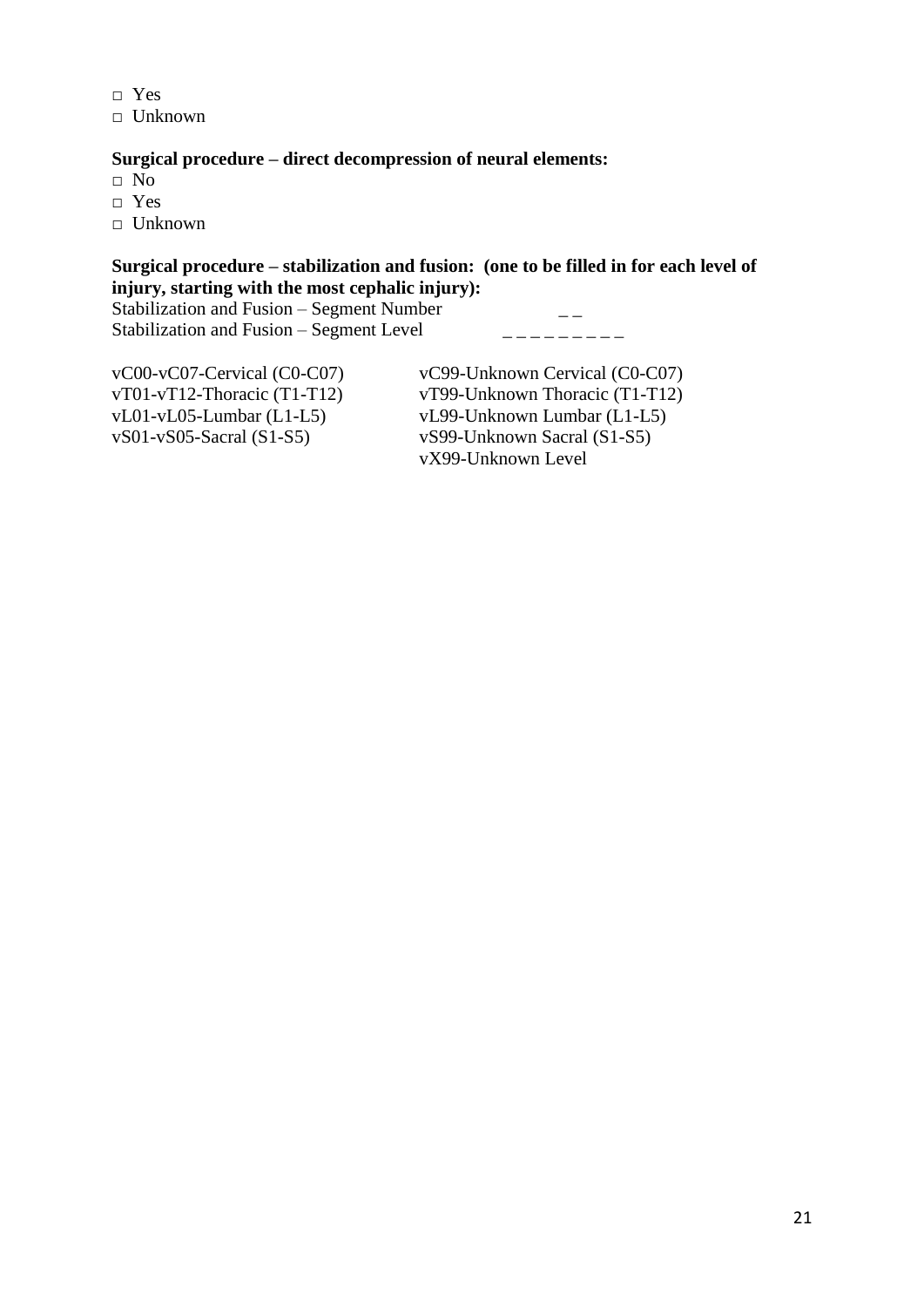Figure 4: This patient sustained January 10, 2013 a cervical dislocation at C5-6 as a result of a high-speed motor vehicle accident. Initial treatment involved a closed reduction using tong traction in emergency (22:30 hrs -23:30 hrs). Subsequent surgery was performed the next day (08:00 hrs – 12:00 hrs), with no bed-rest or external immobilization prescribed.



# **Intervention/procedure date and start time:**

2013/01/10; 22:30 hrs **□** Unknown

## **Non-surgical bed rest and external immobilization:**

**X** No

- **□** Enforced bed-rest
- **□** External immobilizing device
- **□** Both enforced bed-rest and external immobilizing device
- **□** Unknown

# **Spinal intervention - closed manipulation and/or reduction of spinal elements:**

- **□** No
- **X** Yes
- **□** Unknown

#### **Surgical procedure - approach:**

- **X** No
- □ Anterior open surgical procedure
- **□** Posterior open surgical procedure
- **□** Both anterior and posterior open surgical procedures
- **□** Unknown

### **Date and time of the intervention completion or surgical closure:**

2013/01/10; 23:30 hrs **□** Unknown

If an open surgical approach was performed (anterior, posterior, or both anterior and posterior), fill in the data elements below.

# **Surgical procedure – open reduction:**

- **□** No
- **□** Yes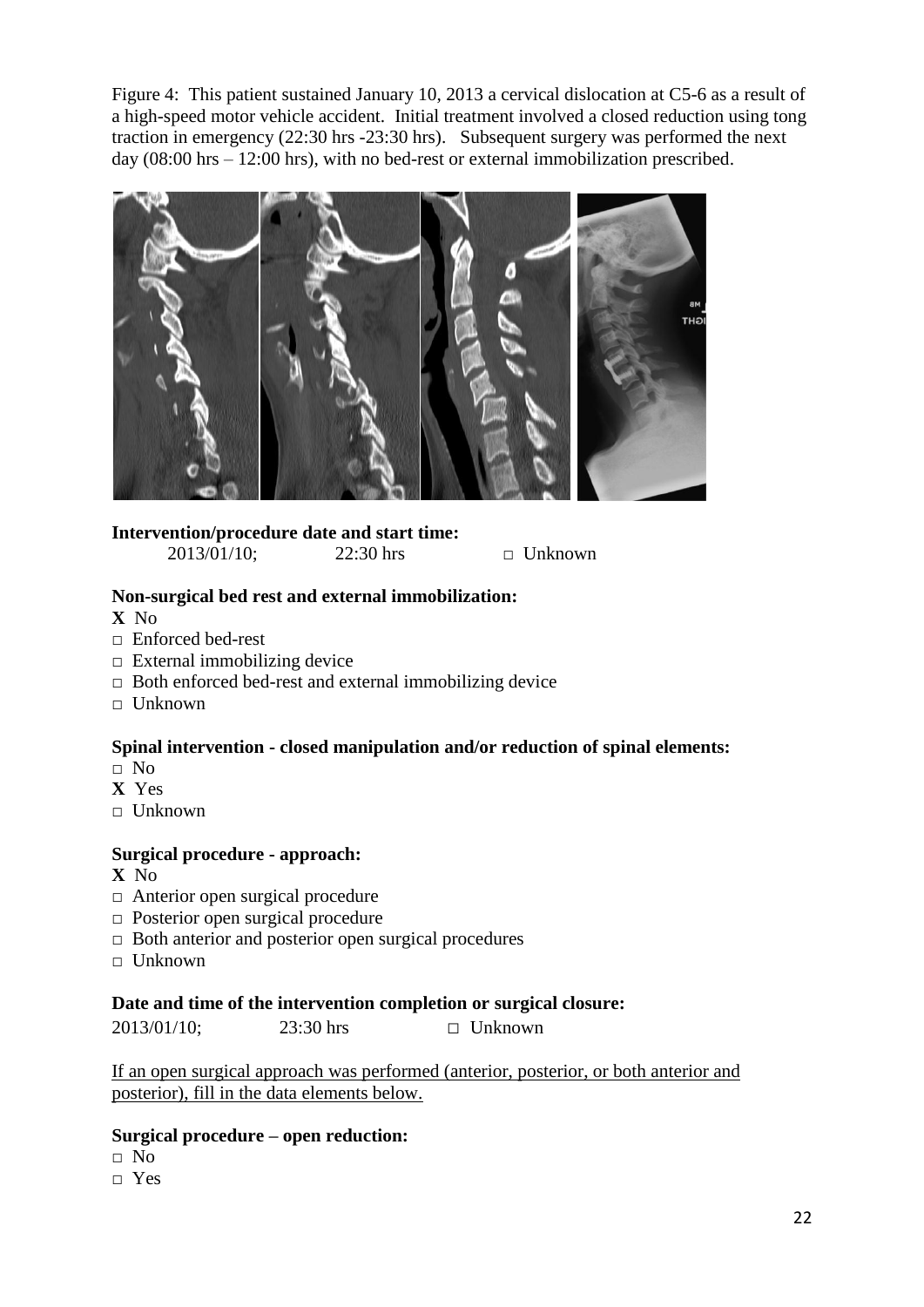**□** Unknown

## **Surgical procedure – direct decompression of neural elements:**

- **□** No
- **□** Yes
- **□** Unknown

#### **Surgical procedure – stabilization and fusion: (one to be filled in for each level of injury, starting with the most cephalic injury):**

Stabilization and Fusion – Segment Number \_ \_ Stabilization and Fusion – Segment Level  $\qquad \qquad \overline{\qquad}$ 

| $vCO0-vCO7$ -Cervical (C0-C07) | vC99-Unknown Cervical (C0-C07) |
|--------------------------------|--------------------------------|
| $vT01-vT12$ -Thoracic (T1-T12) | vT99-Unknown Thoracic (T1-T12) |
| $vL01-vL05$ -Lumbar (L1-L5)    | vL99-Unknown Lumbar (L1-L5)    |
| $vS01-vS05-Sacral(S1-S5)$      | vS99-Unknown Sacral (S1-S5)    |
|                                | vX99-Unknown Level             |

#### **Intervention/procedure date and start time:**

| 2013/01/11; | $08:00$ hrs | $\Box$ Unknown |
|-------------|-------------|----------------|
|             |             |                |

## **Non-surgical bed rest and external immobilization:**

- **X** No
- **□** Enforced bed-rest
- **□** External immobilizing device
- **□** Both enforced bed-rest and external immobilizing device
- **□** Unknown

# **Spinal intervention - closed manipulation and/or reduction of spinal elements:**

- **X** No
- **□** Yes
- **□** Unknown

# **Surgical procedure - approach:**

- **□** No
- **X** Anterior open surgical procedure
- □ Posterior open surgical procedure
- **□** Both anterior and posterior open surgical procedures
- **□** Unknown

#### **Date and time of the intervention completion or surgical closure:**

2013/01/11; 12:00 hrs **□** Unknown

If an open surgical approach was performed (anterior, posterior, or both anterior and posterior), fill in the data elements below.

## **Surgical procedure – open reduction:**

- **X** No
- **□** Yes
- **□** Unknown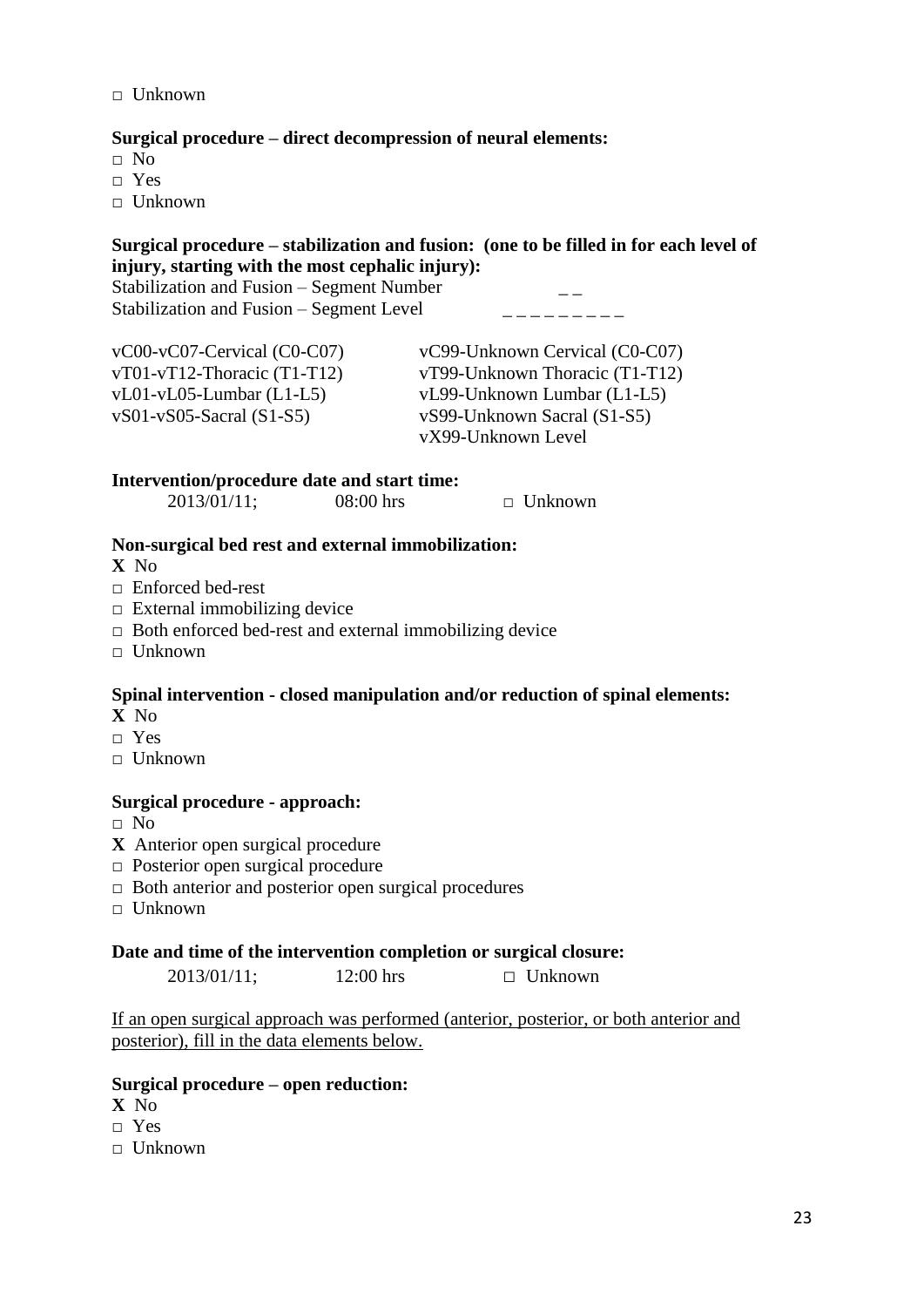**Surgical procedure – direct decompression of neural elements:** 

**□** No **X** Yes □ Unknown

# **Surgical procedure – stabilization and fusion: (one to be filled in for each level of injury, starting with the most cephalic injury):**

Stabilization and Fusion – Segment Number: 1 Stabilization and Fusion – Segment Level: vC05 – vC06

vC00-vC07-Cervical (C0-C07) vT01-vT12-Thoracic (T1-T12) vL01-vL05-Lumbar (L1-L5) vS01-vS05-Sacral (S1-S5)

vC99-Unknown Cervical (C0-C07) vT99-Unknown Thoracic (T1-T12) vL99-Unknown Lumbar (L1-L5) vS99-Unknown Sacral (S1-S5) vX99-Unknown Level